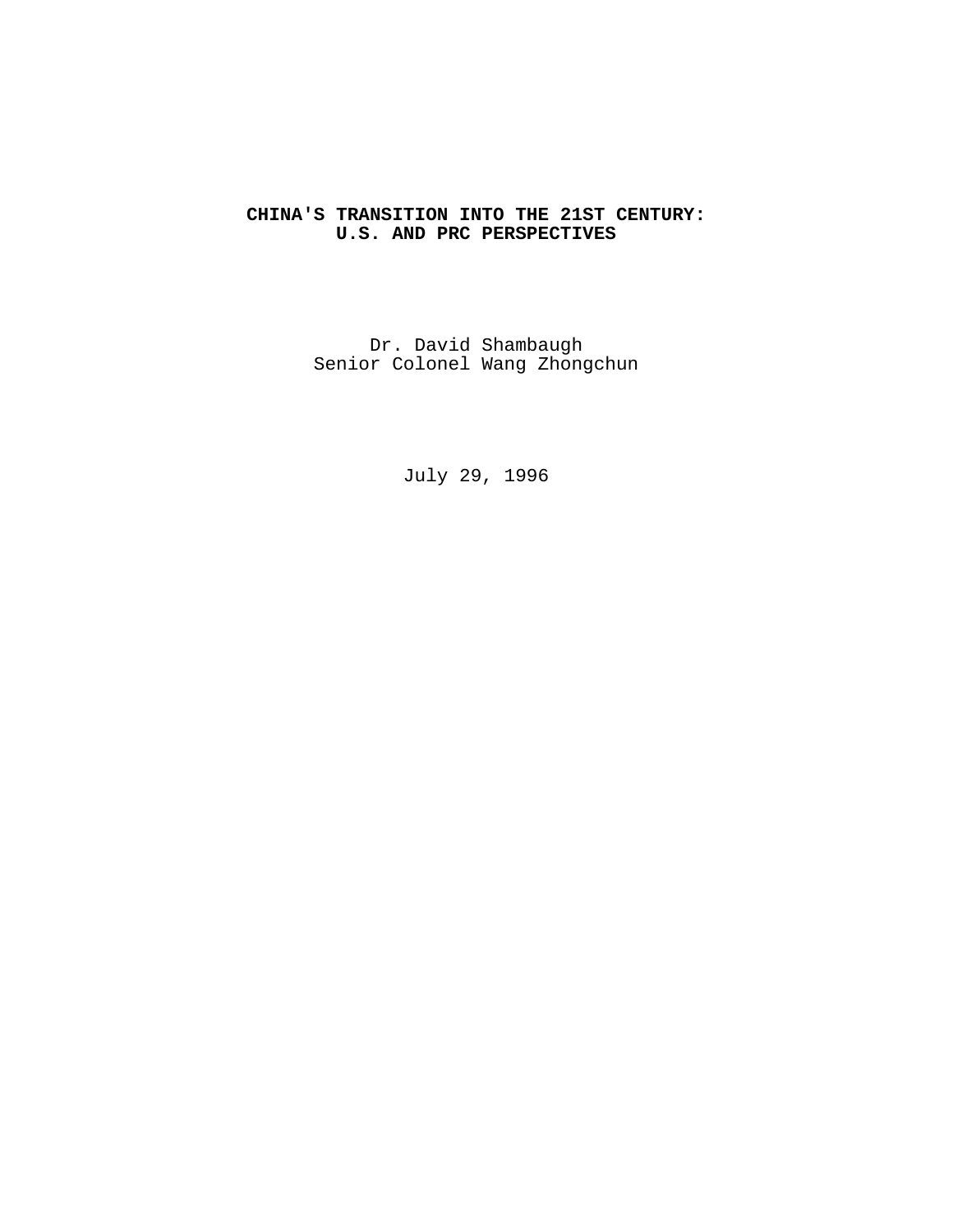#### \*\*\*\*\*\*\*

The views expressed in this monograph are those of the authors and do not necessarily reflect the official policy or position of the Department of the Army, the Department of Defense, or the U.S. Government. This monograph is cleared for public release; distribution is unlimited.

#### \*\*\*\*\*\*\*

Comments pertaining to this monograph are invited and should be forwarded to: Director, Strategic Studies Institute, U.S. Army War College, Carlisle Barracks, PA 17013-5244. Comments also may be conveyed directly to the Conference Organizer, Dr. Earl H. Tilford, Jr., by calling commercial (717) 245-4086 or DSN 242- 4086.

### \*\*\*\*\*\*\*

This monograph was originally presented at the U.S. Army War College Seventh Annual Strategy Conference held April 23-25, 1996, with the assistance of the Office of Net Assessment. The Strategic Studies Institute is pleased to publish the paper as part of its Conference Series.

#### \*\*\*\*\*\*\*

All 1995 and later Strategic Studies Institute (SSI) monographs are available on the Strategic Studies Institute Homepage for electronic dissemination. SSI's Homepage address is: http://carlisle-www.army.mil/usassi/.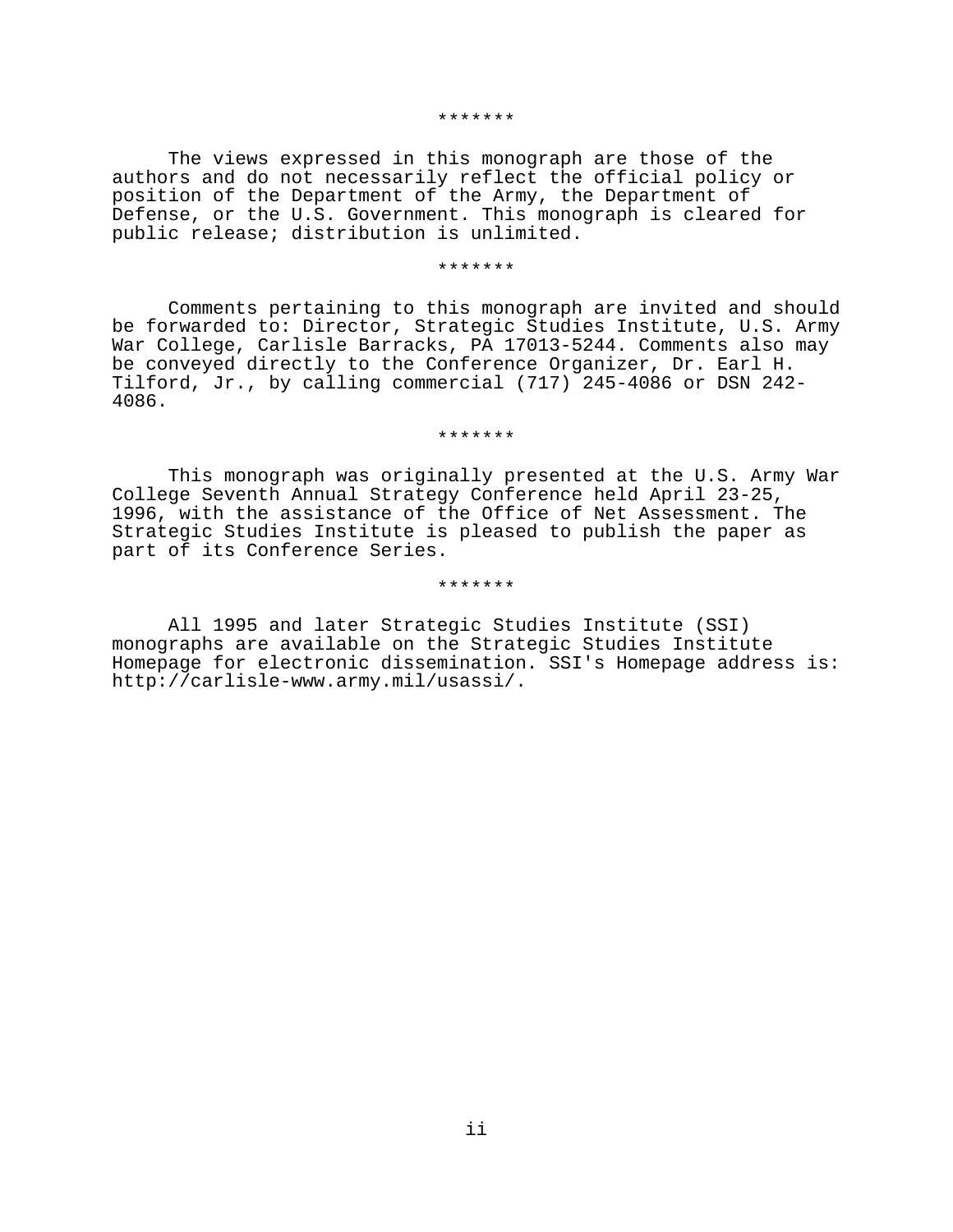### **FOREWORD**

This past April the Army War College's Strategic Studies Institute held its Seventh Annual Strategy Conference. The theme, "China Into the 21st Century: Strategic Partner and . . . or Peer Competitor," was especially timely.

The following papers, presented by Dr. David Shambaugh and Senior Colonel Wang Zhongchun, look at China from two very different perspectives. Professor Shambaugh contends that those who succeed Deng Xiaoping, fearful of any further erosion of Communist Party hegemony and determined to return China to a purer form of neo-Maoist Marxism, will become even more conservative as China's economic and social problems intensify. Despite considerable political and economic challenges, his best estimate is that China will, from inherent inertia, "muddle through" well into the 21st century. Indeed, it is in the interests of the United States for China to hold together as a territorial nation-state and political unit because disintegration would foster socio-economic dislocations that could destabilize Asia. At the same time, U.S. policy must maintain pressure on China to improve human and civil rights performance.

Senior Colonel Wang Zhongchun provides a tour d'horizon<D> of nearly a half-century of Chinese defense policy, from a distinctly PRC perspective. He then argues that China has attained a position of security and, even though the world presents many uncertainties, Beijing is committed to playing a positive role for peace and stability in Asia. The central principle in today's security analysis is that defense policy must support economic development so that China can grow into an economically progressive, democratic, and modern socialist country. Colonel Wang portrays China's military posture as one that seeks, above all, to protect China's territorial sovereignty, while focusing in this relatively peaceful era on modernizing in step with national economic development.

These two monographs provide useful, if divergent, perspectives on a nation whose course in the early 21st century will increasingly interact with our own in political, military, and economic spheres.

> RICHARD H. WITHERSPOON Colonel, U.S. Army Director, Strategic Studies Institute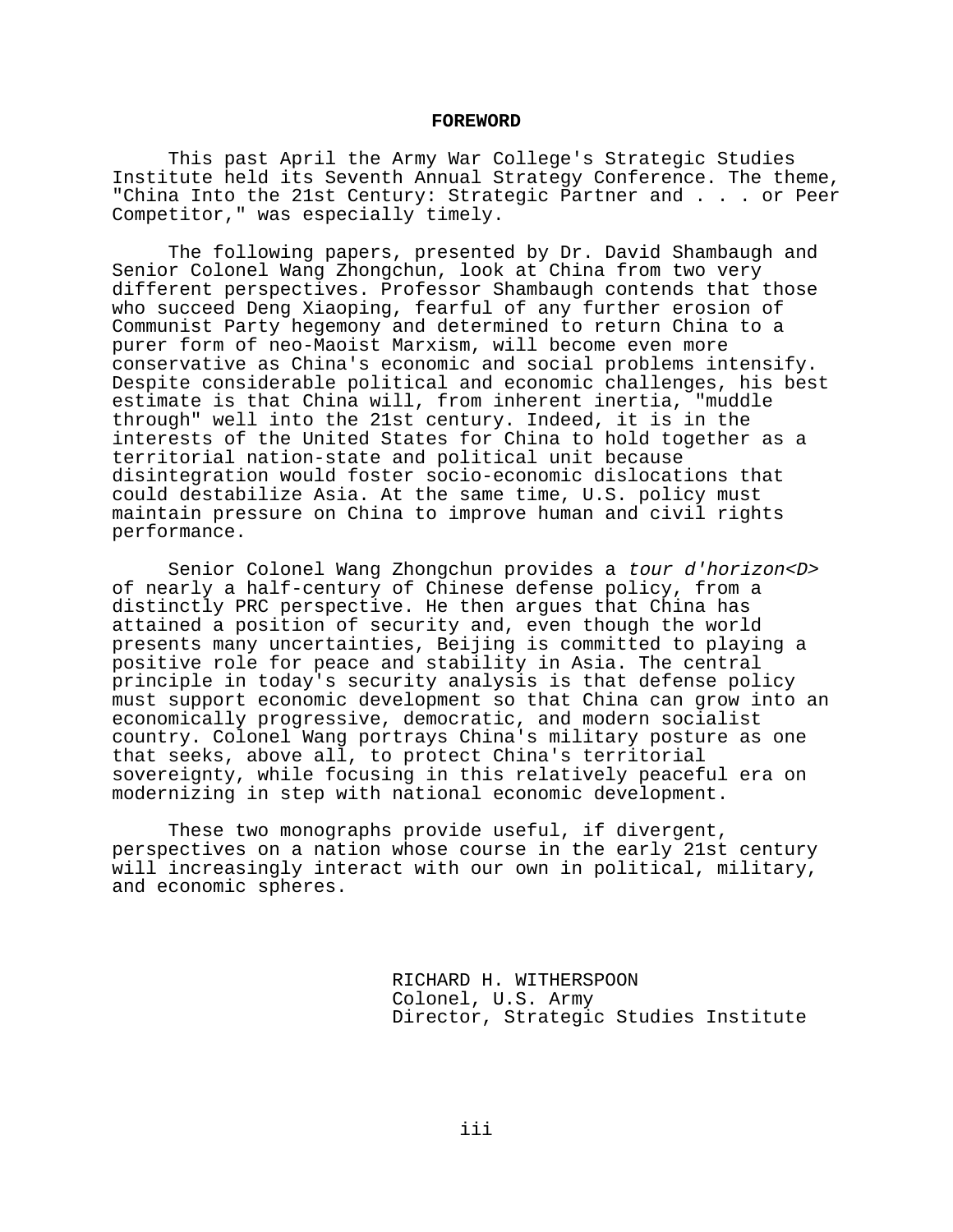# **BIOGRAPHICAL SKETCHES OF THE AUTHORS**

DAVID SHAMBAUGH teaches Chinese politics, foreign relations, and the international politics of Asia at the School of Oriental and African Studies at the University of London. Since 1991, he has served as Editor of The China Quarterly. Prior to that, Professor Shambaugh directed the Asia Program at the Woodrow Wilson International Center for Scholars. He has published widely on various aspects of contemporary Chinese politics, foreign relations, and military affairs.

SENIOR COLONEL WANG ZHONGCHUN is a Professor at the National Defense University of the People's Liberation Army and an Associate of the Institute for the Study of Diplomacy. This year Colonel Wang is a visiting scholar at the Institute for the Study of Diplomacy at Georgetown University. He has served in command positions at the platoon, company, and battalion levels and was Chief of the Office of Combat and Training at Army Corps Headquarters. Colonel Wang is the author of four books, his latest being United States Nuclear Armament and Nuclear Strategy, published by the PLA's National Defense University Press in 1995.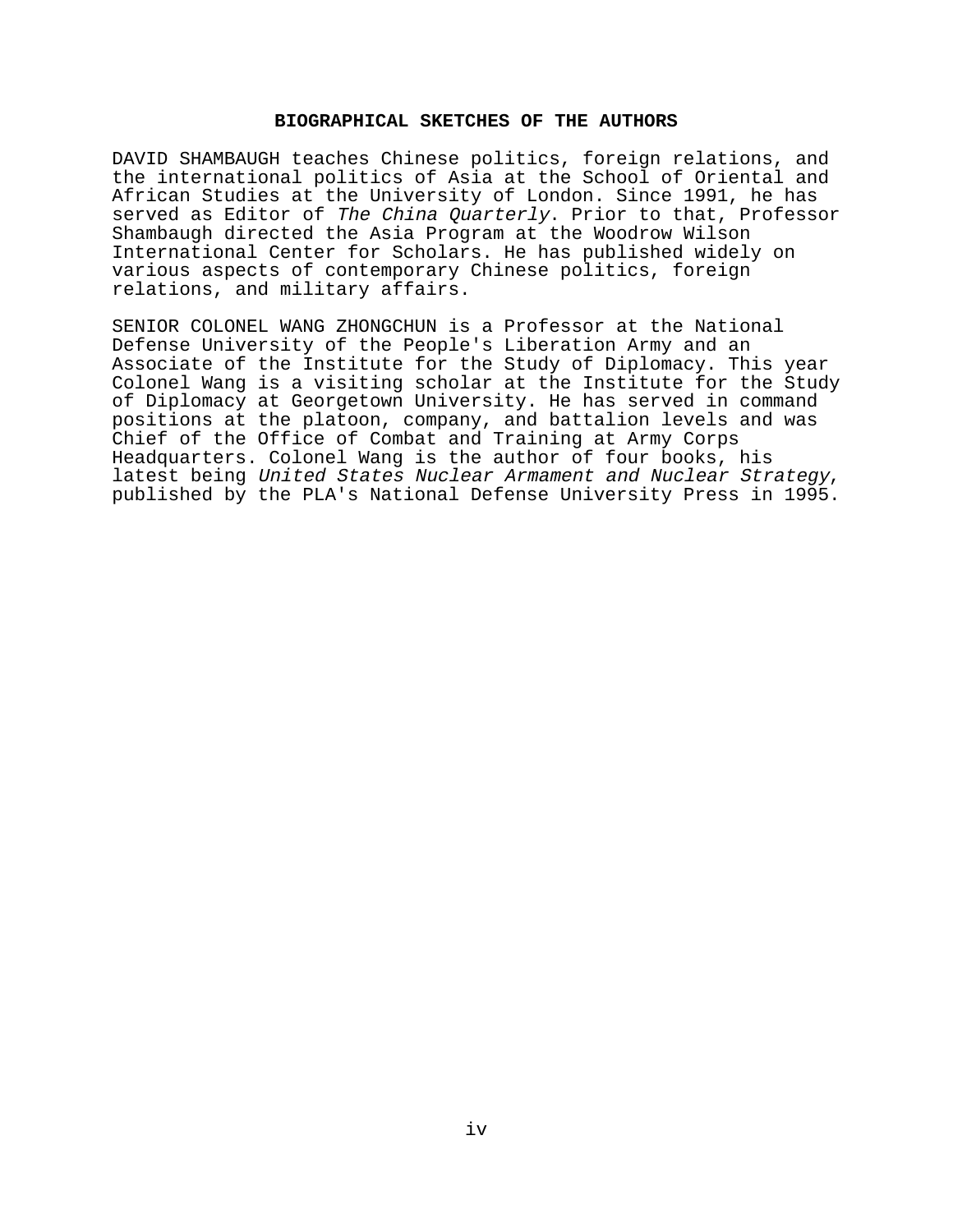# **POLITICAL DYNAMICS IN TRANSITIONAL CHINA: IMPLICATIONS FOR THE UNITED STATES**

David Shambaugh

# **Introduction**.

The United States is dealing with a complex and transitional political system in China. By some measures it is a strong, centralized, competent and decisive system. By others, it is a decentralized, weak, fragile, and decaying system. Understanding the nature of the transitions affecting the Chinese political system, the system's many complexities, and its strengths and weaknesses, is fundamental to fashioning an American strategy for dealing with China in the years to come. How China will behave on the world stage, whether it keeps its agreements with the United States and other nations, and its willingness to accept and uphold the norms and standards of international relations, all depend in no small part on the nature and evolution of China's political system and the officials that work in it.

This paper explores several elements of China's current political system with an eye towards anticipating its evolution and potential impact on Sino-American relations. Predicting this evolution is a difficult and ultimately impossible task. If Chinese politics have proven one thing since 1949, it is their unpredictability. At a time of such transition in the Chinese state and society, analysts have identified numerous potential scenarios and variables for China's political future.  $^{\text{\tiny{\textsf{I}}}}$  My own estimate is that political change in China will be incremental at best and will very likely lurch further in the direction of harsh authoritarianism. I do not foresee the blossoming of political pluralism and democracy in China unless there is a fundamental change in the regime--a possibility to which I would assign very little chance. Rather, I foresee that:

• The ruling party and elite will continue to take a zerosum view of politics--i.e., any gain in political autonomy on society's part is a loss for the state, and any move towards liberalization and pluralism is a step in the direction of increased societal pressure on the state and the ultimate political demise of the Chinese Communist Party (CCP). While this is not necessarily a correct view--the CCP could likely *increase* its legitimacy and longevity by relaxing its authoritarian grip and increasing political freedoms and participation--it is the consensus of the current ruling elite and represents a key lesson learned from the events of 1989-91 in China and the communist world.

• No Gorbachev-style political reformer will emerge in the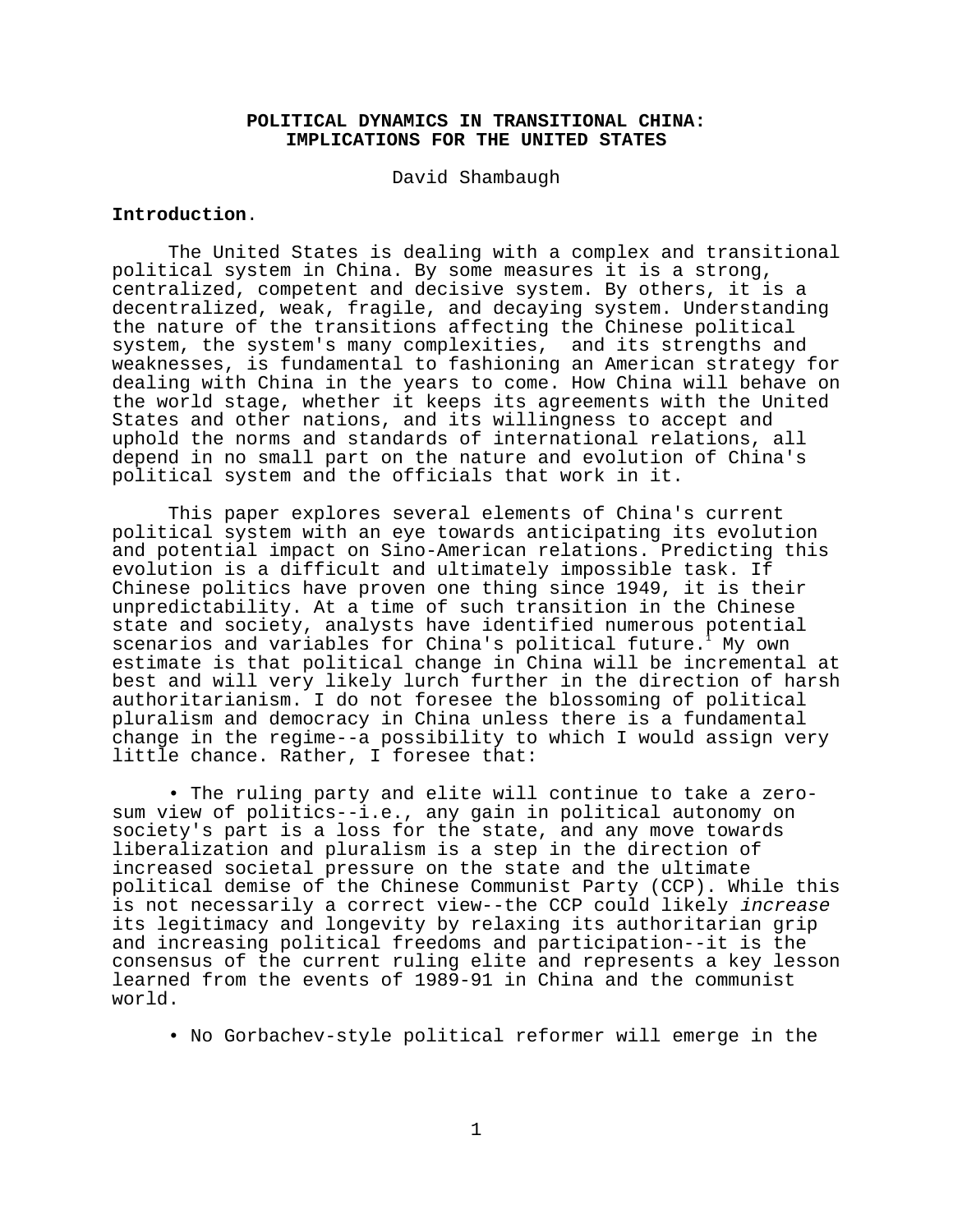post-Deng era. The regime will continue to be comprised of a combination of party apparachiks, economic technocrats, military modernizers, and political commissars--all of whom have an interest in maintaining tight authoritarian political control and modest economic reforms. The balance of political power among the ruling elite will thus remain profoundly conservative and dominated by the Soviet-trained generation now in power. This generation and ruling elite is profoundly suspicious of the West in general, and the United States in particular.

• Dissent and popular unrest will be dealt with harshly, and no genuinely autonomous forms of civil society will be permitted to develop.

• The regime and state will not be allowed to implode and fall from power. Brute force will be used to maintain power if necessary. The military and security services will not only strictly police society, but will also play an increasingly important role in elite politics. A Polish Jaruzelski-style military/ security dominant state could well emerge if the partystate is challenged on a mass scale and proves divided or ineffective in dealing with popular unrest.

• Intensified nationalism will remain the psychological glue binding the state to society. This will also tend to win over many conservative intellectuals to the regime, and further isolate liberal intellectuals. "Neo-conservatism" (xin baoshouzhuyi) will replace "neo-authoritarianism" (xin quanweizhuyi) as the ethos of the intellectual elite.

• The political center (Zhongyang) in Beijing and the party and state authorities at the provincial and local levels will continue to work out a modus vivendi for demarcating respective responsibilities. The parameters of such a bargain are already taking shape in the form of the new revenue-sharing scheme and nomenklatura appointment procedures. In essence, the quid pro quo will entail a tradeoff of greater flexibility and leeway given to subnational levels in economic affairs in return for strict compliance in political affairs.

These are the main elements that I foresee in the evolution of the Chinese political system towards the turn of the century (any predictions beyond that are too difficult to envision). The implications of such a political system for U.S.-China policy are not encouraging. The very essence and nature of the Chinese political system will be an object of American concern in and of itself (particularly in the realm of human rights), but also because such a political regime will likely be very reluctant to meet American demands and cooperate on a variety of substantive issues of deep concern to the United States. The Chinese leadership will tend to see the United States in adversarial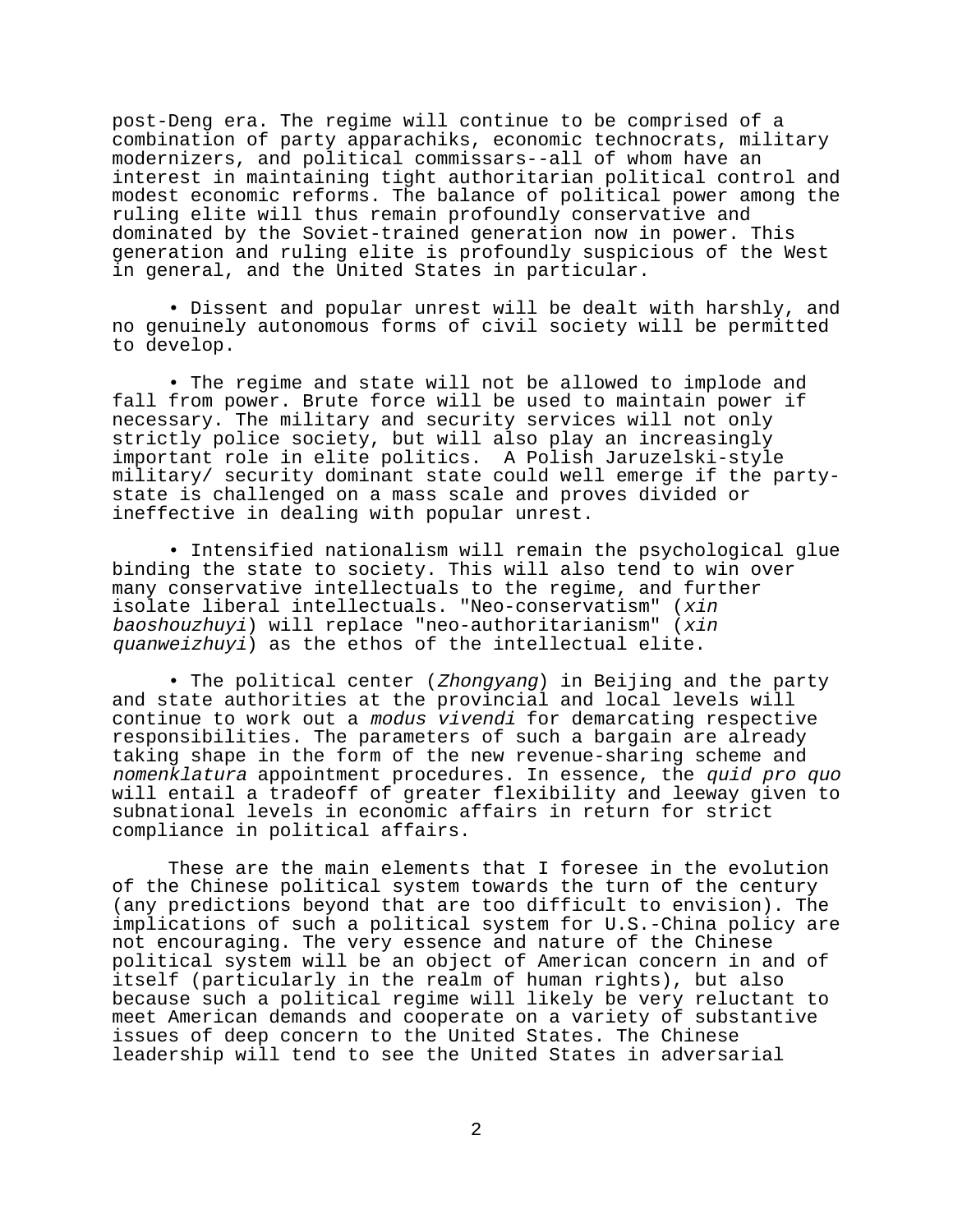terms and vice versa. The decentralization of the economic system and declining local compliance with central policies also suggests that China's capacity to enforce bilateral and international agreements will continue to decline, thus further irritating Sino-American relations.

### **China as Political Pariah**.

To many Americans and the Congress, the Chinese political system is repugnant and antithetical to cherished American values and national interests. China is seen by many as a harshly repressive, authoritarian, communist regime that concentrates power in the hands of a despotic few and systematically abuses the human rights of its citizens.

This is not an incorrect image. The Chinese regime is one of the world's worst abusers of human rights and basic freedoms. It maintains itself in power in large part through intimidation and coercion of the population. It tolerates no opposition. It maintains a garrison state of nearly 3 million in the armed forces, nearly 1 million in the paramilitary People's Armed Police, and perhaps 50 million nationwide in the Ministry of Public Security, Ministry of State Security, and local police. As many as 200 million serve in local militias. All of these forces are used more for the maintenance of internal security than external security. These security services are the direct tools of the ruling Communist Party and its constituent local governments. They brook no dissent. The judiciary system is merely a compliant arm of the security state, which prosecutes cases swiftly and metes out harsh punishments for a wide range of offenses. China has, by far, more capital punishment cases than any other nation on earth (approximately 6,000 in 1995); over 60 different offenses are punishable by death under the Chinese criminal and civil codes. China's penal system includes a vast network of draconian labor camps--which have been brought to the world's attention by former inmate and human rights campaigner, Harry Hongda Wu.

China is also a country that denies its citizens fundamental political freedoms (despite many being enshrined in the Chinese constitution). The formation of autonomous civic or political organizations are forbidden, thus denying the opportunity for civil society to develop. Those that are permitted to exist are co-opted, infiltrated, and controlled by the party-state. No independent trade unions are allowed. No legitimate forms of political petition or protest are permitted. Nor are competitive parties and elections permitted to exist; the so-called "democratic parties" that operate under the Chinese People's Political Consultative Congress (CPPCC) are a sham. To be sure, there has been a greater measure of choice in the selection of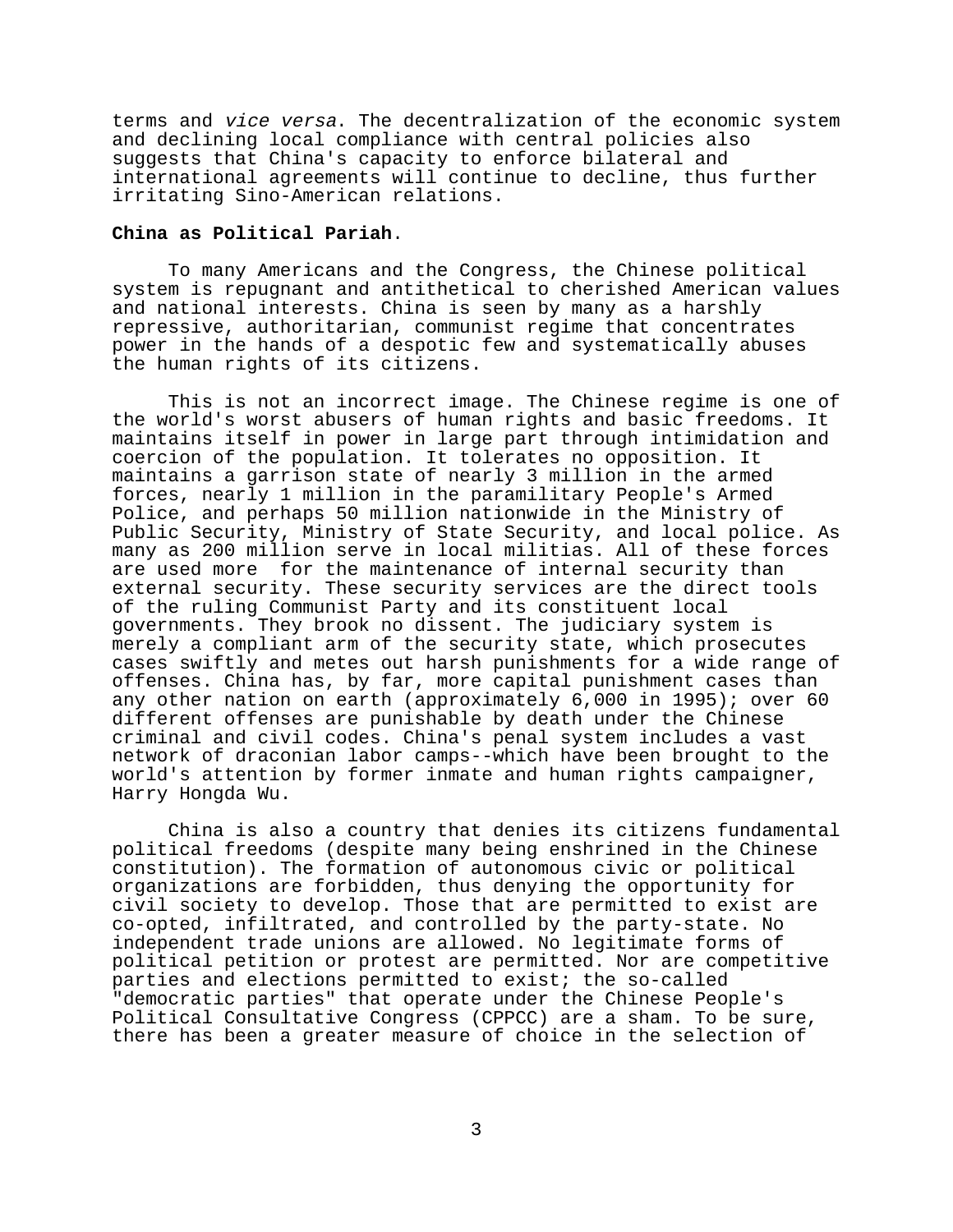local government officials and delegates to local and provincial people's congresses in recent years, but there is no doubt that any individual who transgresses Communist Party dictates, discipline, and norms will be removed from office. Freedom of speech and assembly is severely restricted--if not denied. Freedom of religion is also constricted, and a variety of religious practitioners are persecuted. Public expressions of political opposition are absolutely not tolerated, and will result in a lengthy sentence for "counter-revolutionary behavior." The media in China remain tightly controlled by the Propaganda Department of the Communist Party, and international media are also censored and restricted in their domestic distribution. Foreign journalists in China cannot leave the capital without permission and being accompanied by security monitors. While in Beijing, tailing and harassment by State Security agents is de riguer, as is telephone tapping, mail opening, and general surveillance. Other foreigners resident in China are subjected to similar forms of restriction and monitoring.

Let us not deceive ourselves--China's political system remains authoritarian and repressive. In fact, it has become significantly more so in recent years. Many features are antithetical to many core American values and those enshrined in the U.N. Covenant on Human Rights and other international agreements. Thus there is an empirical basis for the image of the Chinese political system as one that denies and abuses fundamental human and political rights, and operates a virtual police state. Under any set of criteria, it is difficult not to judge such a political system as inimical to American values and interests.

As the subject of this conference is to forecast whether China will become a "strategic partner" or "peer competitor" of the United States, I would submit that--in the political realm-- China is neither partner or competitor, but is rather a pariah and an adversary. The United States and the international community cannot sit idly by and ignore such gross violations of basic human rights. It must both publicize and penalize China's transgressions, while working with Chinese authorities where possible to promote humane governance. Whether this state of affairs will continue into the future depends entirely upon whether the Chinese leadership returns to the path of increased tolerance, openness, pluralism, and political reform embarked upon during the 1980s under Zhao Ziyang and Hu Yaobang. As noted above, I rate the chances of such a change in the near term (3-5 years) as slim to nonexistent.

Such a pervasive negative image obscures the fact that the Chinese government also meets many basic human needs of its citizens and has done much to alleviate poverty, develop the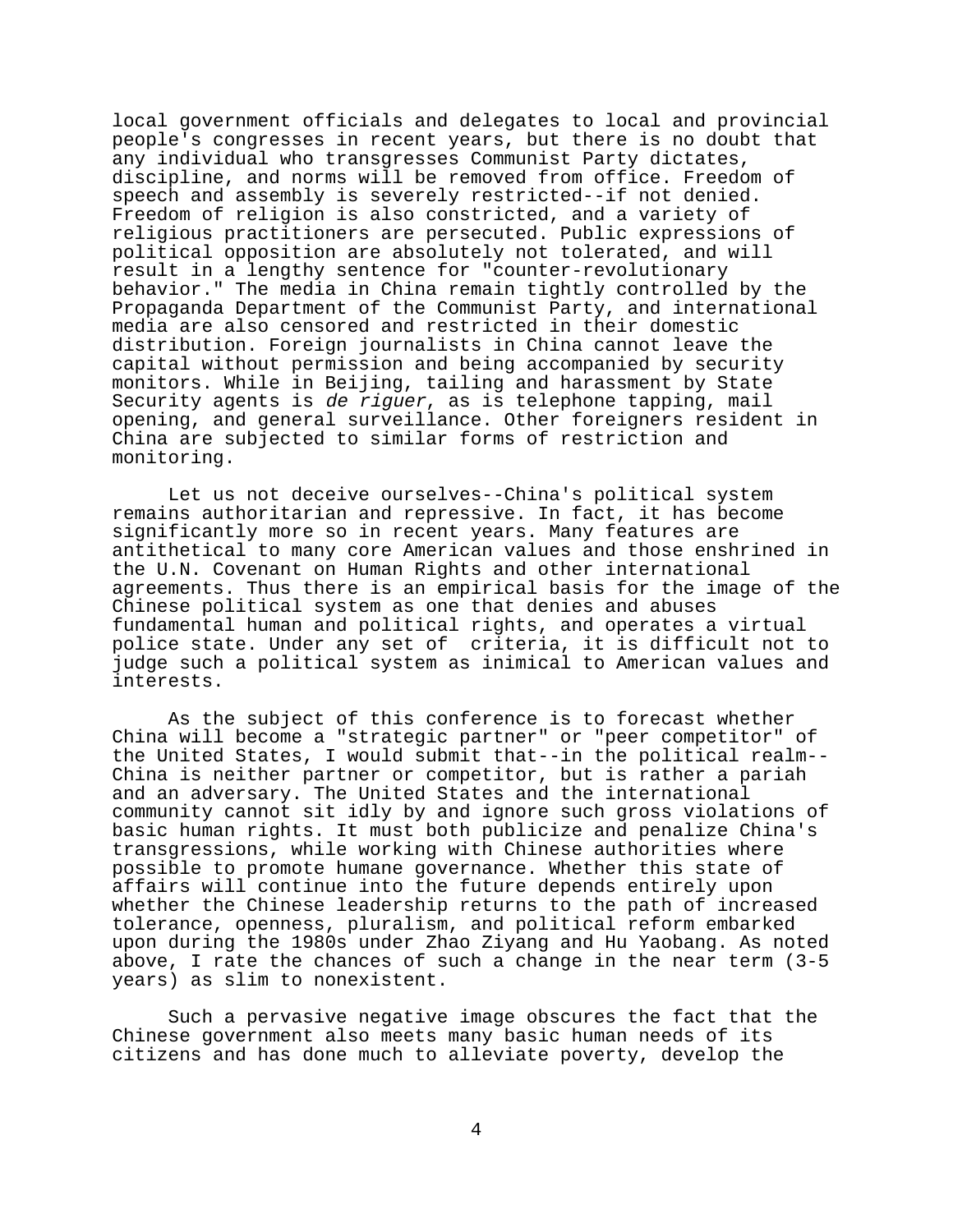economy and raise the standard of living of the populace. It has also removed many of the more draconian features of the Maoist era and opened China to a wide range of cultural pursuits. The difference between China in 1976 and 1996 could not be more stark. There is much that has improved for Chinese citizens.

# **China's Political Fragility**.

The image of China's political system presented above provides the sense that the regime is strong and in control. In some respects it is--but this image belies, I believe, a more fundamentally fragile and weak political system. On the surface it seems a strong and stable system--effectively governing 1.2 billion people, modernizing rapidly, attaining great power status, and beginning to flex its muscles on the world stage. But this image is deceiving.

There are many indicators of severe social and systemic weaknesses that the regime will be hard-pressed to cope with in the years to come. Corruption is rampant on a national scale, and is both corroding society and a cancer on the state. Politburo member and Beijing Mayor Chen Xitong was toppled from power in 1995 on corruption charges, while 18 of his associates were indicted for allegedly embezzling \$2.2 billion. Crimes of various sorts are rising rapidly. Drug use is increasing, as is prostitution. Secret societies and criminal triads operate nationally. Alienation is rampant among youth, and material hedonism permeates society. Intellectuals are a distraught lot. Respect for political authority has waned, and communist ideology is discredited. Compliance with political directives is usually feigned or often ignored. Local urban governments must cope with a huge migrant population on top of "normal" population increases that add more than 20 million per annum. Many of the old organs of the Leninist state--the propaganda, organization, united front departments--have atrophied. Recruitment into the Communist Party has fallen off, and in many cases new recruits must now be bribed by the Party to enter. In any event, they no longer see party membership as entree into the elite--nor as a guaranteed avenue of upward mobility. For many, party membership simply decreases the chances of harassment by the party-state and security authorities. It also means better access to guanxi (connections) that can be used in business or to get a passport and go abroad. Another sign of declining Party control is the more restricted impact of the nomenklatura system, whereby the "one-level-down" appointment system is now the national norm.

In brief, China is becoming an increasingly anarchic society. The general decline in state authority and moral community is the root of the problem, but the erosion of the public security system outside the capital, the opportunities for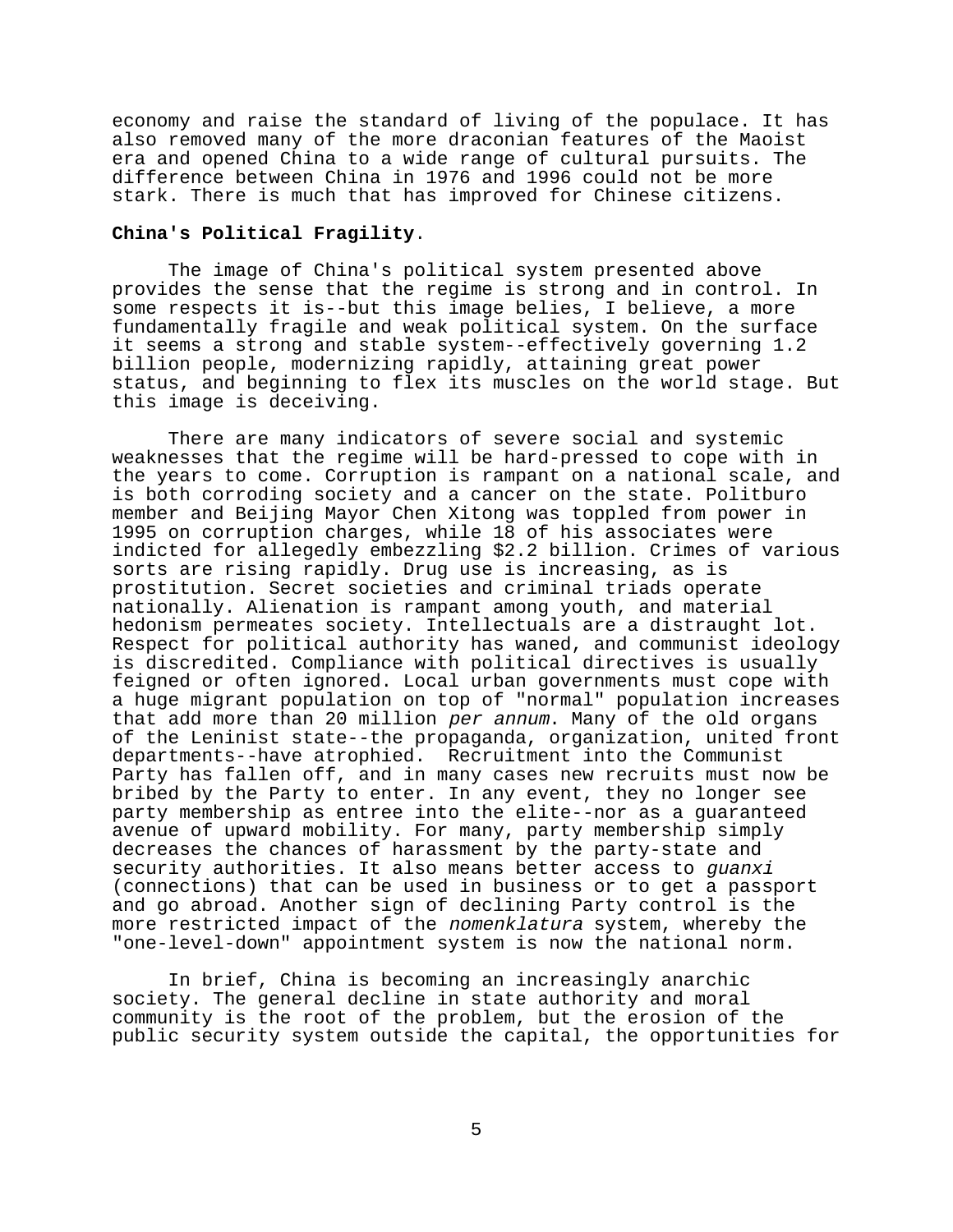graft, rising social tensions, and increased access to weapons all have contributed. $^2$  China's social fabric is fraying. Even the nuclear family is fracturing--divorces increased nearly 100 percent between 1984 and 1994.

When considering this social decay in the context of China's political system, one has the sense of the proverbial emperor without clothes: a naked state stripped of its traditional sources of legitimacy and sources of rule; a state increasingly dependent on coercive methods of rule, corruption, and striking deals with local power barons to stay in power. In traditional Chinese political philosophy, such a state lacks moral authority (de) and, hence, legitimacy. A legitimate Chinese state is benevolent (wangdao), while an illegitimate state is coercive (badao). The analogy of the current Chinese Communist regime to moribund imperial dynasties is clear to many.

Does this mean it will implode or collapse? It is not likely. Many Chinese dynasties endured in despotic states for several generations, and many nations "muddle through" with problems far more severe than China. Indeed, one could easily identify countless structural weaknesses in the United States--a crippling national debt that periodically shuts down the national government, laggard economic growth, decayed inner cities, widespread drug use, racial and ethnic tensions, a society alienated from political life, political leaders who are at loggerheads and fail to inspire the citizenry, rising terrorism- but the United States is not about to collapse. (Although quite a few of China's America watchers have predicted it!)

The expectation that the Chinese party-state will continue to muddle through should not obscure an analysis of the existing weaknesses and potential challenges to the regime and system. It is a political system with weak institutions and atrophied mechanisms of control within the context of hegemonic rule. The ruling elite are undergoing wholesale generational turnover and a political succession. The new elite is a conglomerate of apparachik-technocrats who, thus far, pursue incrementalist policies intended to preserve their power and maintain social order above all. They continue to reform the economic system, but show few signs of making concomitant changes to the political system. The Chinese Communist Party is a ruling party riddled with corruption, drawing upon shrinking sources of legitimacy, and maintaining its rule through coercive power and appeals to strident nationalism. If China suffers a downturn in the economy and living standards begin to stagnate (which is already occurring in many regions and among some classes), the most positive tool in the regime's arsenal would disappear.

Thus, while weak, I do not think that China's political system is about to collapse or imminently implode. Decay is a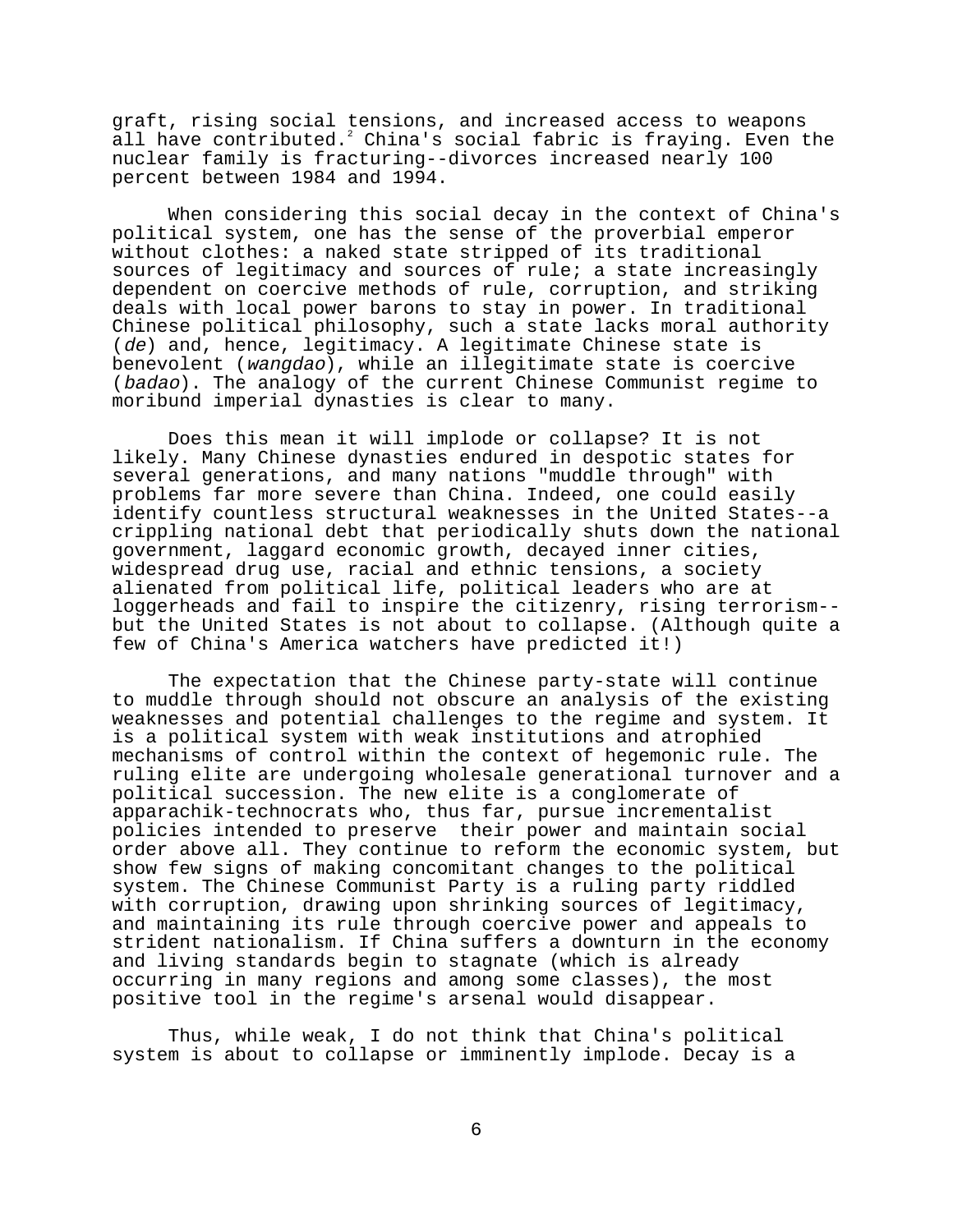gradual process--the instruments of statecraft progressively corrode, but it takes time. China's political system is still far from being impotent. Unlike its neighbor, North Korea, China's political system is capable of performing certain social responsibilities of state, delivering remarkable economic growth, and protecting national security. These are not signs of a system on the verge of collapse. Yet, they should not mask underlying systemic weaknesses in the system and the profound challenges facing it in the future.

While China's leaders today are confronted with systemic weaknesses and an array of domestic problems, it can be argued that many problems have subsided compared with a year ago, and that the leadership's position has somewhat stabilized as a result. The growth and inflation rates have come down to manageable levels, leading some economists to conclude that China has managed the "soft landing" desired. The leadership succession seems more stable than it did a year ago, and China's foreign relations show strength in many cases.

On this basis, some China specialists find cause for cautious optimism--when only 6 months or a year ago, many prognoses were pessimistic. But if China-watching has proven one truism, it is not to overemphasize the peaks or the troughs in China's evolution. While detailing the problems and challenges that confront the Chinese party-state, they must at the same time be placed in comparative context.

### **Placing China's Problems in Context**.

China's leaders are not the only ruling elites in the world who fail to inspire their citizenry and face problems of political succession, and the Chinese Communist Party is hardly the only political party in Asia or the world that suffers a crisis of confidence. Alienation runs deep in the body politic of many nations. The leaders of Great Britain, America, Germany, Israel, and Russia are fighting for their political lives. The Japanese and Italian governments seem in a perpetual state of flux. India and South Korea are prosecuting unprecedentedly highlevel corruption cases, while North Korea is on the verge of collapse. By comparison, China's leadership appears remarkably stable, and the Chinese Communist Party has shown endurance not demonstrated by its erstwhile comrades elsewhere in the shrunken socialist world.

China's social problems are generally well-managed when compared with other developing countries. China has a rapidly rising crime rate and growing problem with narcotics production and consumption, but it pales on an international basis. China has rampant corruption, but what developing country does not?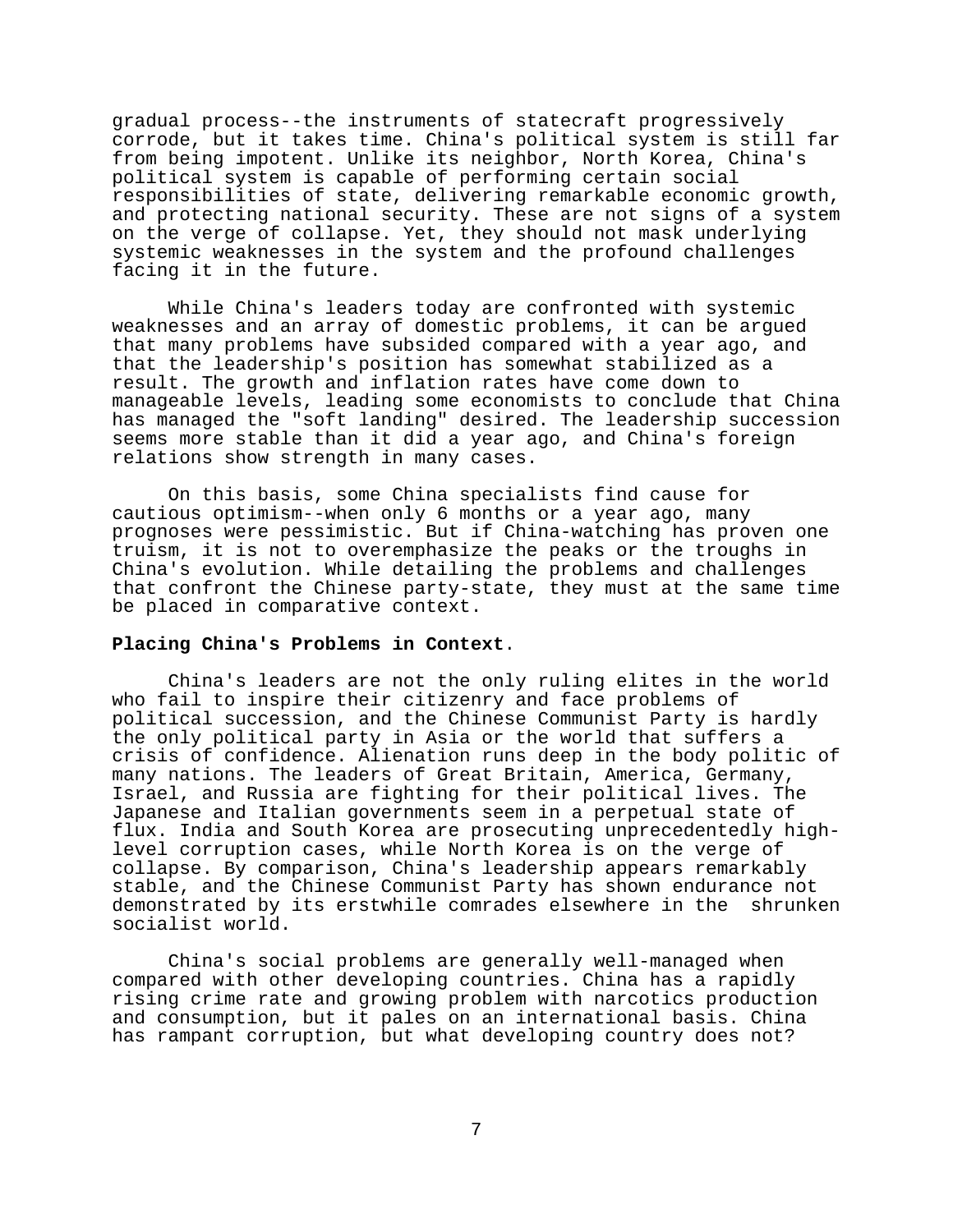China has problems of truancy, delinquency, illiteracy, and domestic violence, but these are all international problems associated with developed and modernizing societies. By the measures of many developing nations, China has demonstrated basic social stability and remarkable poverty alleviation, the ability to feed and deliver essential social services to the population, and a capacity for unparalleled economic growth.

Many of China's economic problems are shared by other transitional economies or are not as critical as elsewhere. China's difficulties of containing unemployment and social unrest while overhauling a laggard state industrial sector are shared by Germany and all the nations of the former socialist bloc. Its inflation rate (12 percent in 1995) is minuscule compared to the rates witnessed in certain Latin American, Middle Eastern, and Asian countries in recent years. A ballooning national budget deficit to approximately \$11 billion is unheard of in China, but would be welcome in the debt-plagued United States or Latin American states. China's foreign exchange reserves continue to mount (currently \$70 billion), its foreign trade shows a substantial surplus in its favor, and foreign investment continues to pour into the country at unprecedented levels. Externally, for the first time in 150 years, China has no pressing threat to its national security, and has managed to pacify its borders and normalize relations with all of its neighbors.

There are thus reasons not to overemphasize the myriad difficulties and problems encountered in its transition to a market economy. The magnitude of economic reforms undertaken in China over the last 15 years deserve much acclaim. They have produced the most rapid and dramatic economic transformation in as short a period of time as the world has ever known, with surprisingly little socio-political disruption. More than 200 million peasants have been moved off the land, out of agriculture, and into light industrial manufacturing. As a result of the growth of township and village enterprises (TVEs), China has become a major trading nation, and its manufactured exports flood world consumer markets. The socialist commune system in agriculture has been dismantled, with the result that annual grain production has increased by a quarter to an average annual yield of 435 million metric tons. (Whether this amount is sufficient to feed a population growing by approximately 20 million per year is another question.) The national economy has grown at an average of nearly 10 percent over the past 15 years, while wage increases have generally been able to keep pace with inflation. The service sector, nascent only a decade ago, now accounts for almost one-third of the country's Gross Domestic Product (GDP). The private and collective sectors of the economy have grown most dramatically, now accounting for roughly half of GDP. Chinese science and technology have made great strides, as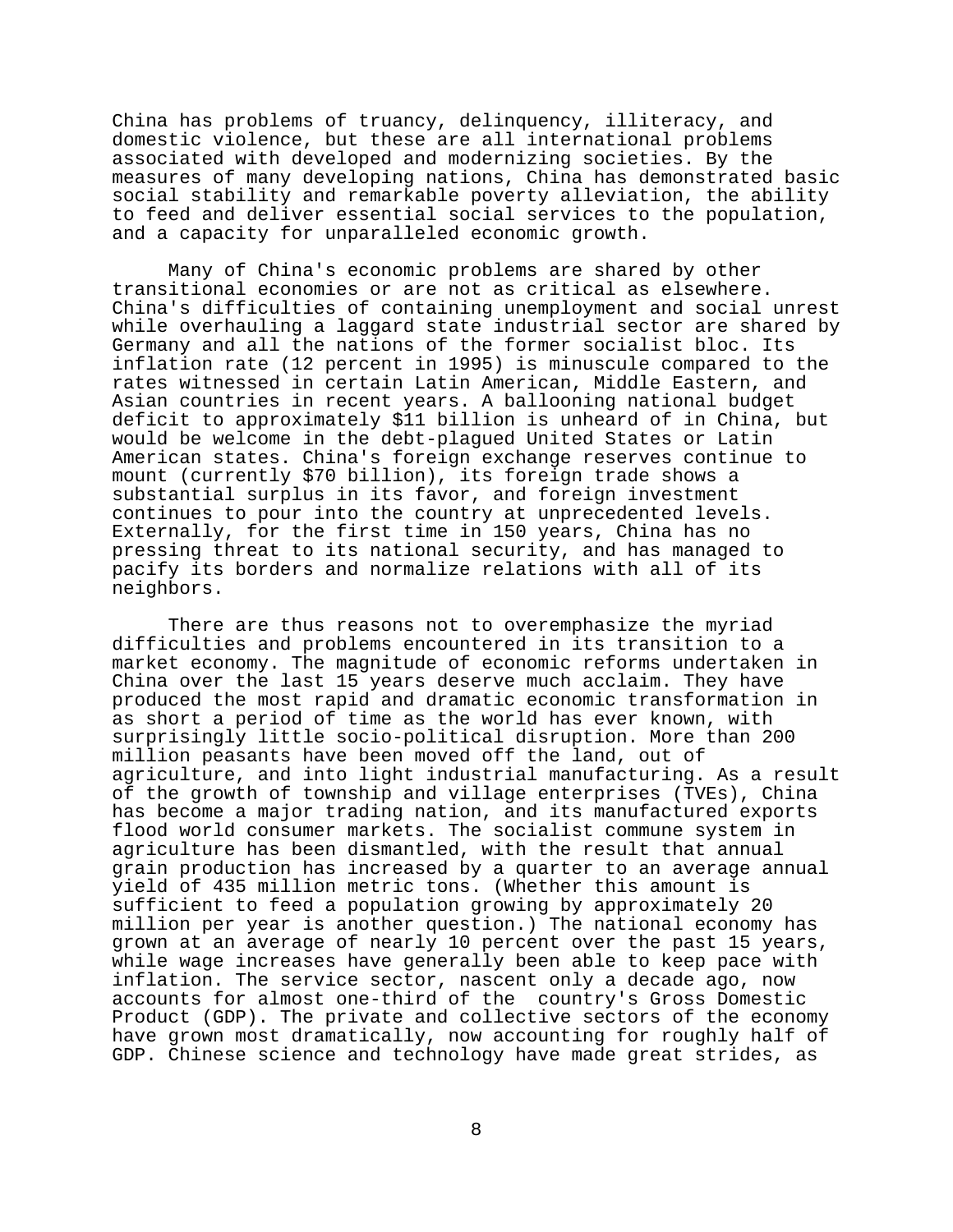has its military modernization program.

The success of China's reforms are consequently receiving close study by the former socialist countries in Eastern Europe, the former Soviet Union, and Asia. The "shock therapy" approach to economic transition from socialist to market economies (as advocated by the International Monetary Fund and Harvard economist Jeffrey Sachs) has produced mixed results--with Poland, Hungary, and the Czech Republic enjoying softer landings and easier transitions than Bulgaria, the former East Germany, the Baltic states, and the former Soviet Union. As a result, China's more gradualist approach to introducing reforms has attracted increasing attention from economic planners and specialists in these countries and abroad.

# **The Political Implications of China's Socio-Economic Problems**.

Notwithstanding the context and balanced perspective called for above, an assessment of China's political stability must take into account the multiple social and economic problems existing in the country. Politics cannot be isolated from a nation's society and economy; indeed, as Marx aptly noted, the former reflects the latter.

While China seems relatively stable at present, it remains a volatile and unstable country that could suffer social and political turmoil at any time. Episodic outbreaks of unrest in cities and countryside provide the sense that social frustrations run deep and could easily erupt. Industrial action is on the rise, while rural riots have returned after a 2-year hiatus. Inflation and widespread corruption, taken together with labor mobility and rural unemployment, could trigger mass demonstrations again as in 1989. Widening income disparities is also a potential catalyst. The declining incentives to engage in farming--rising cost of inputs, inadequate procurement prices, IOUs paid for contracted grain, shrinking arable land--and better opportunities in the commercial sector have all stimulated countless cases of rural unrest and confrontation with local authorities. The government's plans to restructure state industrial enterprises, which will inevitably result in widespread urban unemployment, will fuel urban discontent. Lossmaking state-owned enterprises (SOEs) have already endured several years of sporadic industrial action (by some accounts more than 10,000 incidents in 1994 $^{\rm 4}$ ). The government has thus far put off the restructuring program of SOEs for fear of the resulting dislocations and demonstrations, but the price paid has been a ballooning budget deficit resulting from the rising subsidies needed to keep the socialist behemoths afloat. The subsidies, in turn, have impinged upon the tight monetary policy needed to stem inflation and rationalize the chaotic banking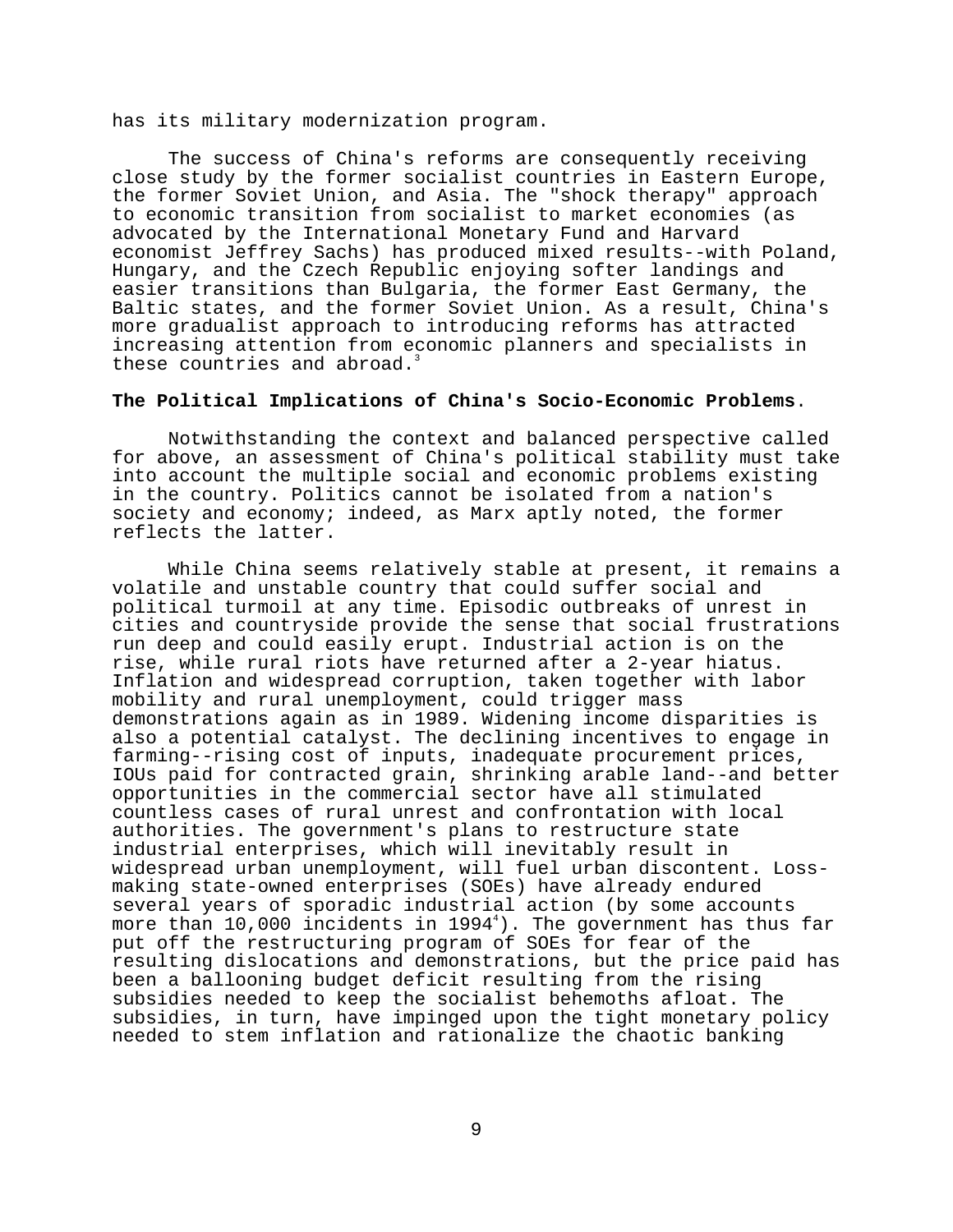#### system.

Nearly two-thirds of China's 12,000 large and medium-sized state industries lose money, yet they employ approximately 45 million workers and account for more than 50 percent of China's national industrial output. It is estimated that 70 percent of factories are unable to meet salaries on a regular basis. Keeping them afloat is causing severe budgetary strains on state coffers. In May 1995 the government announced that the SOEs had total assets of \$300 billion, but that they were also saddled with a \$200 billion debt. Chinese leaders have repeatedly stated their intention to bite the bullet and restructure the SOEs, but each time they have backed away. In 1995 the government finally moved from intention to specifics, and proclaimed that 1996 would be the year in which restructuring begins. Under the planned reform, several initiatives would be taken. The restructuring would not be undertaken wholesale, but rather incrementally--so as to assess progress and stagger the impact. Over a 5-year period, those firms with the worst losses would be declared bankrupt, but those that show improvement would be incorporated and amalgamated with existing collective enterprises (thus creating vertically-integrated zaibatsu-style conglomerates along the Japanese model), or auctioned off to foreign concerns. The bank debts of those that are to be turned into corporations would be written off and new shares created, backed by government bonds. The enterprises' housing, hospitals, clinics, schools, and other affiliated institutions (the major source of subsidies) would be absorbed by the central and provincial governments. A social security system is to be readied to compensate redundant workers. It is questionable whether these plans will work, but, if they are phased-in, the worst dislocations could be avoided.

Thus, on balance, the Chinese economy remains in a half-way house between plan and market, with significant distortions left over from the socialist command economy plaguing further development. Proceeding with further market reforms will inevitably accentuate social dislocations and bring pressure to bear on the political system. It is likely that local governments will have to bear the brunt of both meeting and repressing social demands. Given the complex and intertwined environment in which local governments and local enterprises operate, $\overline{a}$  these demands will place local governments in very awkward situations. On the one hand, they will be put into the position of having to subsidize local industries without adequate capital allocated from the central banking system. They will also potentially have to absorb large numbers of unemployed without adequate infrastructure, housing, or social services. On the other hand, if demonstrations erupt, local governments will be the first "decision point" to deploy People's Armed Police riot control troops. Such locally- garrisoned troops are generally far less competent or well-equipped for such circumstances.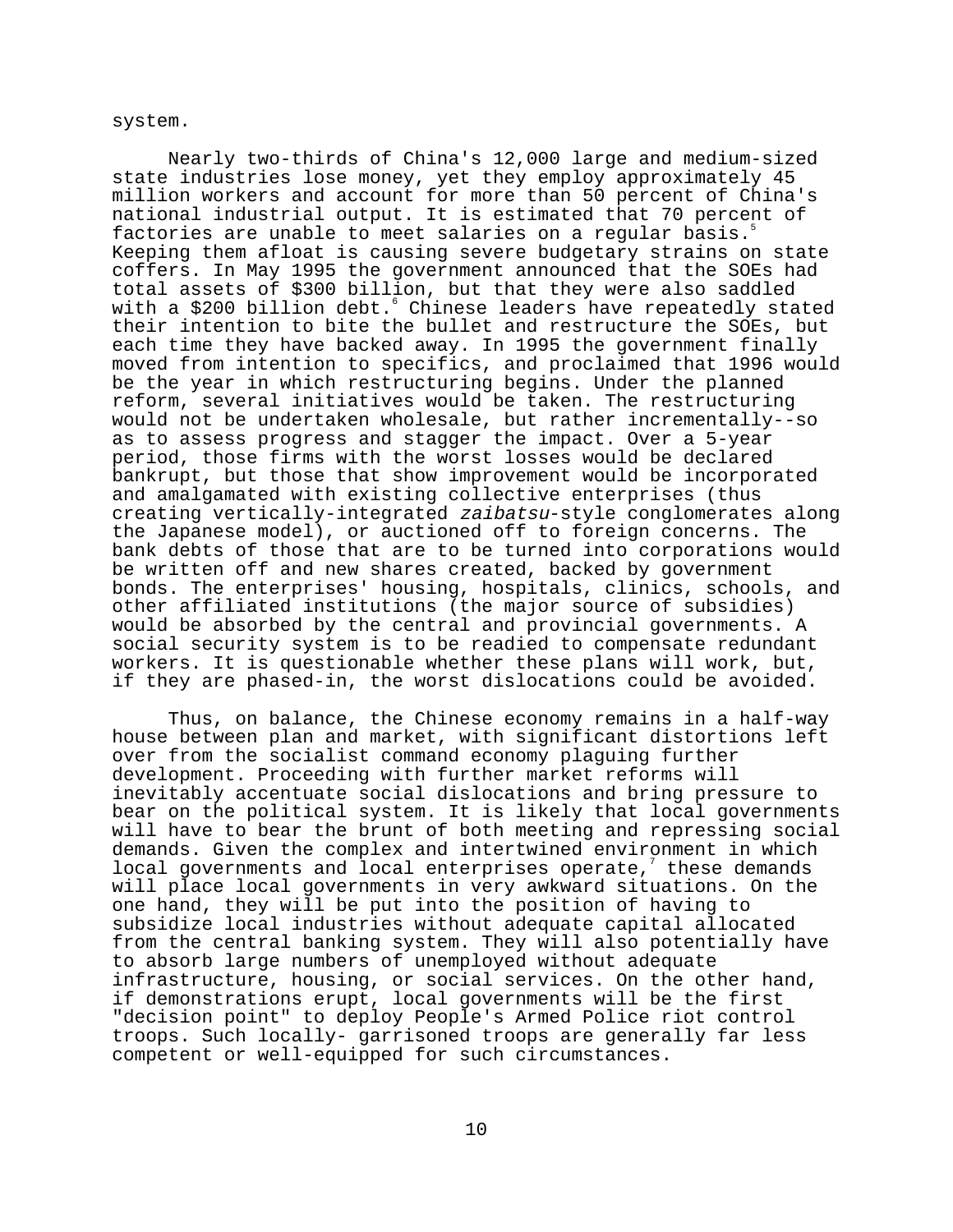While social instability is to be expected in a country the size of China and one that has experienced such dramatic economic change, the stresses and strains in society and on the political system have never been greater. Pent-up demands are not being met. Nor are they given avenues for interest aggregation and articulation, thus compounding social frustrations. China is following the well-worn path of other developing countries, whereby, after reaching a certain level of economic development and consumer satisfaction, citizens begin to desire improved social services and public policies. If the political channels for articulating these demands--or to aggregate these interests via civic and political non-governmental organizations (NGOs)- are unavailable or closed off by the state, the experience of many developing countries has been expression of political demands through political protest. The weak institutionalization of the Chinese political system in terms of expressing political demands and fashioning responsive public policies is a chronic weakness in the system at present and will only become more so over time.

## **China's Current Political Situation**.

China faces a series of political challenges in the year ahead, not the least of which are the various political implications of managing the social dislocations caused by the economic reform policies outlined above. Providing social welfare for over 100 million unemployed; maintaining grain stocks and feeding China's 1.2 billion people; stemming the tide of internal migration of between 100-150 million people; bridging the growing income gaps within and between provinces; and satisfying public demands for improved housing, education, and environment will all top the government's agenda. All are difficult feats to accomplish.

In the coming years China's political problems will largely be those common to development--but on a magnified scale. In this regard, China's leaders confront challenges not unlike India, Indonesia, and other large developing countries. The key will be the degree to which the political system fashions public and private institutions that are responsive to public demands. This will inevitably require a political loosening to permit the development of civil society and NGOs--something the Communist Party has thus far feared and refused to permit. It will also necessitate more accountable government institutions. With the current level of corruption in China, the Communist Party and government already face a severe crisis of legitimacy. But if government institutions at all levels fail to meet growing demands for social services, tensions will only galvanize and the regime's legitimacy will be further undermined. Given the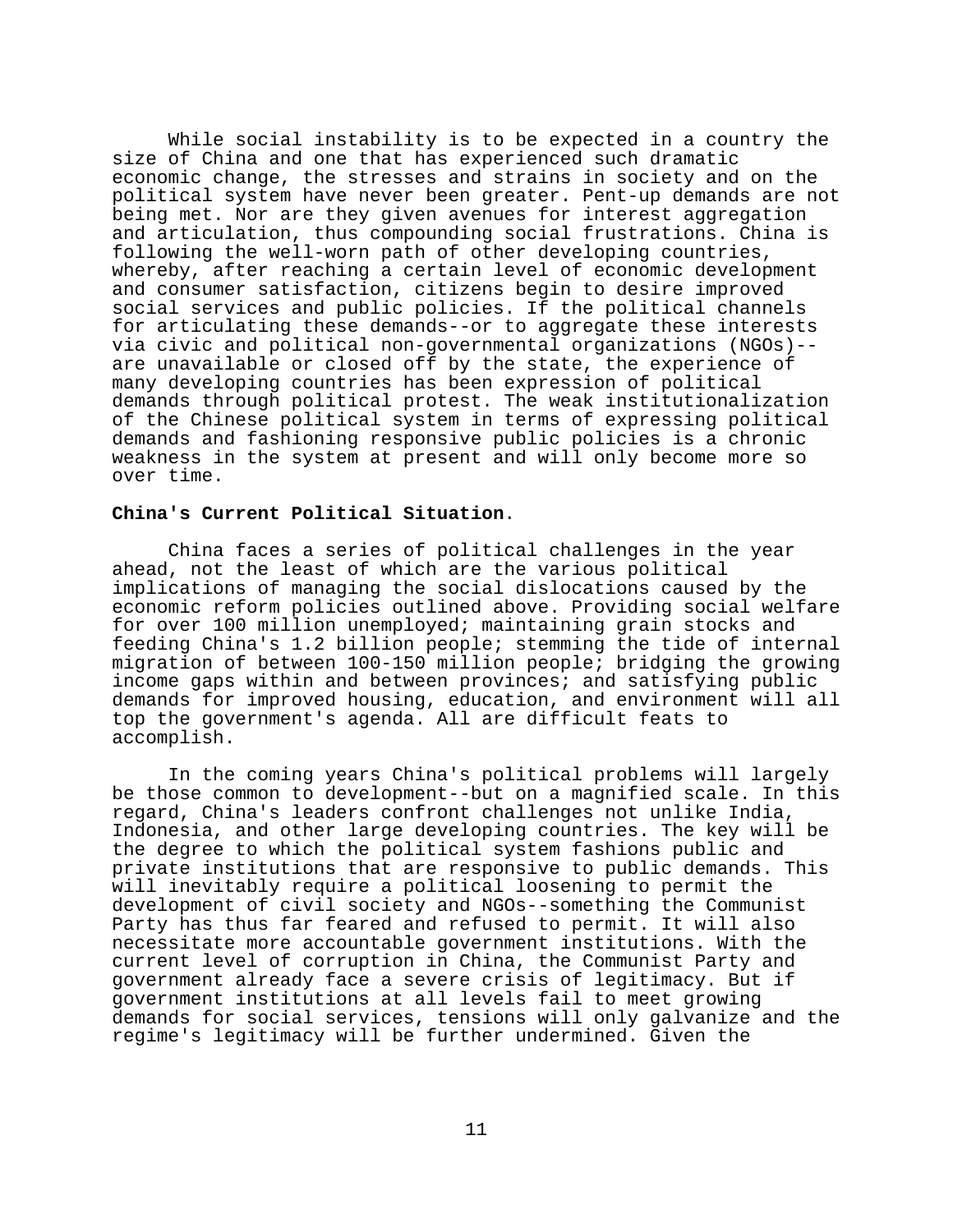Communist Party's zero-sum view of political power and its leaders' morbid fear of enfranchising other institutional bases of political mobilization, prognoses for institutional reform are not good. This, in turn, underlies the fragility of the current regime and political system.

China's creaking political system will probably "muddle through" in the near term, but fundamental structural adjustments are needed. In the immediate future, of course, China's leadership faces the prospect of political succession to Deng Xiaoping. It is not certain that Deng will die in 1996, but his frail condition and one public appearance in 3 years has sparked much speculation about his condition and the arrangements for his succession. Deng is thought to be suffering from a variety of ailments--including pancreatic cancer, diabetes, chronic hearing loss, and rheumatism.

Deng has arranged his succession as best possible. At the 14th Congress of the Chinese Communist Party in 1992, Deng made a last effort to overhaul the leadership, removing his opponents and installing a new cohort. **Jiang Zemin** was confirmed in the three top positions of state president, chairman of the Central Military Commission, and general-secretary of the Chinese Communist Party. Subsequently Jiang Zemin has consolidated his grip on power, particularly in the armed forces. In September 1995 Jiang shook up the Central Military Commission, bringing those loyal to him into the elite body. This shakeup of the High Command follows 2 years of personnel changes throughout military apparat at lower levels. Jiang's hand has also been visible in promoting many former proteges from Shanghai to the inner-circle of the Politburo and putting his men in charge of key Central Committee departments. Jiang has also made his mark on the world stage, and has generally been well received abroad. Premier **Li Peng**, the Soviet technocrat and political hardliner, remains No. 2 in the hierarchy. He is not well liked at home or aboard, but has proven adept at managing the economy and building up a loyal network of supporters in State Council ministries. **Qiao Shi**, Chairman of the National People's Congress (NPC) and the man in charge of the internal security services, remains an enigmatic figure. He has breathed some new life into the NPC and has emerged from the shadows of security work to be a more visible leader at home and abroad in recent years. Vice-Premier **Zhu Rongji** has helped restructure the economy, but has made many political enemies in the process. Zhu is vulnerable in any succession struggle, although he is being mentioned as the leading candidate to succeed Li Peng as Premier when the latter's term expires in 1997 (Wu Bangguo, Luo Gan, and Li Lanqing are the other leading contenders). **Hu Jintao**, the youngest member of the leadership, was elevated to the Standing Committee of the Politburo and given the propaganda and ideology portfolio in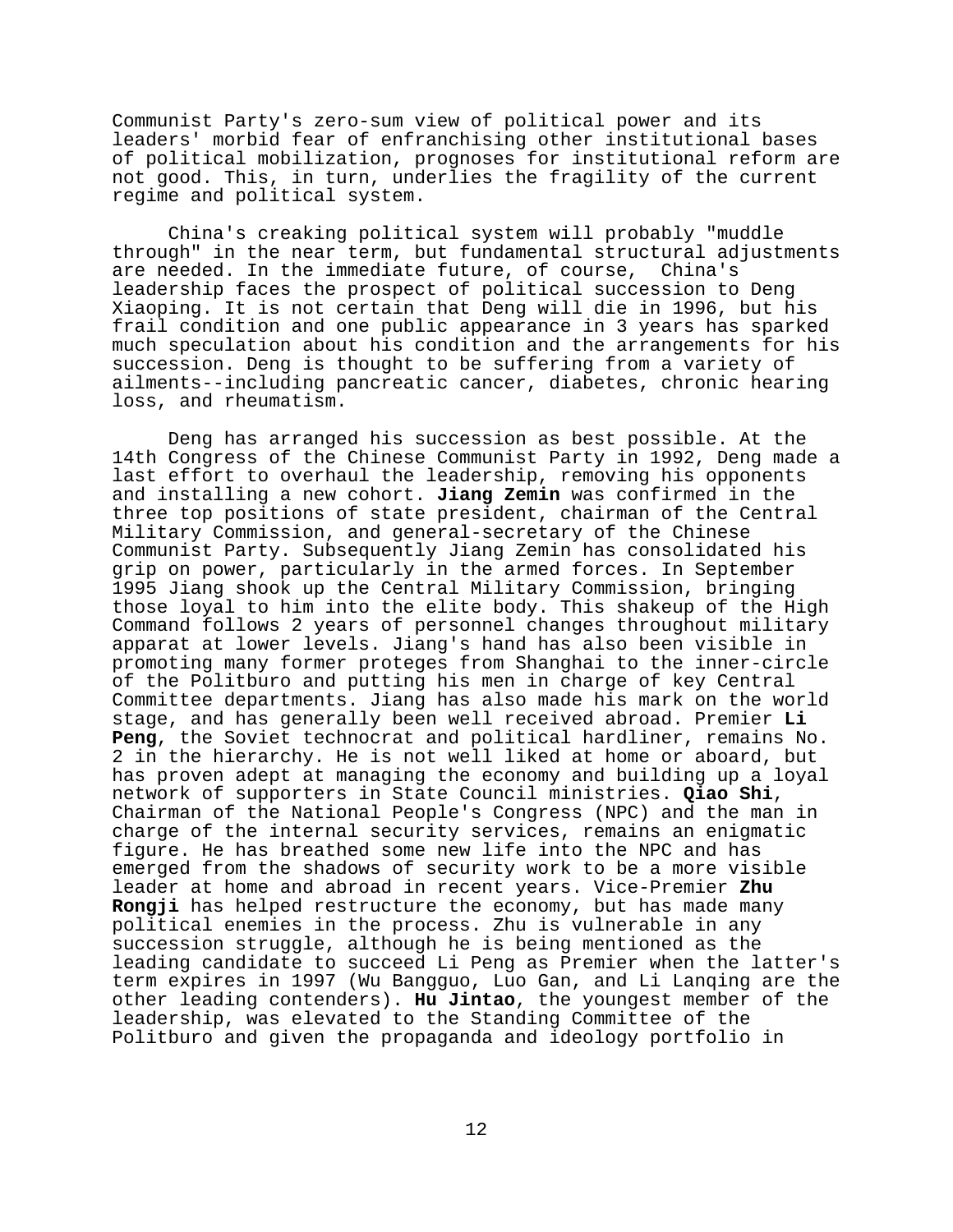1992, while **Li Ruihuan** remains a peripheral member of the ruling elite.

These are the prime players among active politicians in the succession. Each has strengths and weaknesses in their bases of power, but they have an intrinsic interest in hanging together. However, as in other Communist systems, numerous retired and second echelon leaders wield important power and influence. My sense is that Jiang Zemin's status as primes inter pares is secure at present. If he does not play his hand carefully, he could be toppled, but, for the time being, his position seems secure. Jiang's links to the PLA are particularly crucial, and these too seem fairly solid at present. Jiang is vulnerable, however, for promoting many of his Shanghai cronies to the Politburo and top jobs in Beijing. But if he had not done so, critics would be accusing him of not building his power base. If Jiang has rivals, they would seem to be Li Peng and Yang Shangkun. The 87-year-old Yang particularly has scores to settle with Jiang and retains considerable influence in the armed forces, while Li Peng has a strong following in both the Party and State Council and has a good track record on managing economic affairs. Both will be carefully watching for Jiang to slip, and will "keep their powder dry" for a showdown.

Thus Deng's arrangements for the succession seem to have taken root. Indeed, there is no real reason to expect midnight arrests, purges, or other overt factional struggles following the patriarch's demise. The leadership remains essentially united and collectivist--a marked departure from years past. Nonetheless, occasionally Deng's reform policies come under attack from remnants of what one may describe as neo-Maoism: those who fear the erosion of Communist Party hegemony, cultural and ideological contamination by Western "bourgeois" influences, and the usurpation of core communist values. Their threat to Deng's arrangements is not great, but it does point up the fact that such elements still exist among the Chinese elite, and they can marshall some influence and work to undermine further reforms.

While Deng's succession arrangements seem well-laid, it must be recognized that Communist party-states have a notoriously bad track record of arranging smooth successions. No doubt the leadership is not as united as it seems, and key cleavages do exist. But they should not be exaggerated either. The military High Command will be a crucial--even decisive--player and arbiter and has a strong interest in ensuring a smooth succession and social stability. It also has a corporate interest in maintaining the Communist Party civilians in power, but individuals who are supportive of the PLA's wishes and demands.

Just because the elite appears relatively united does not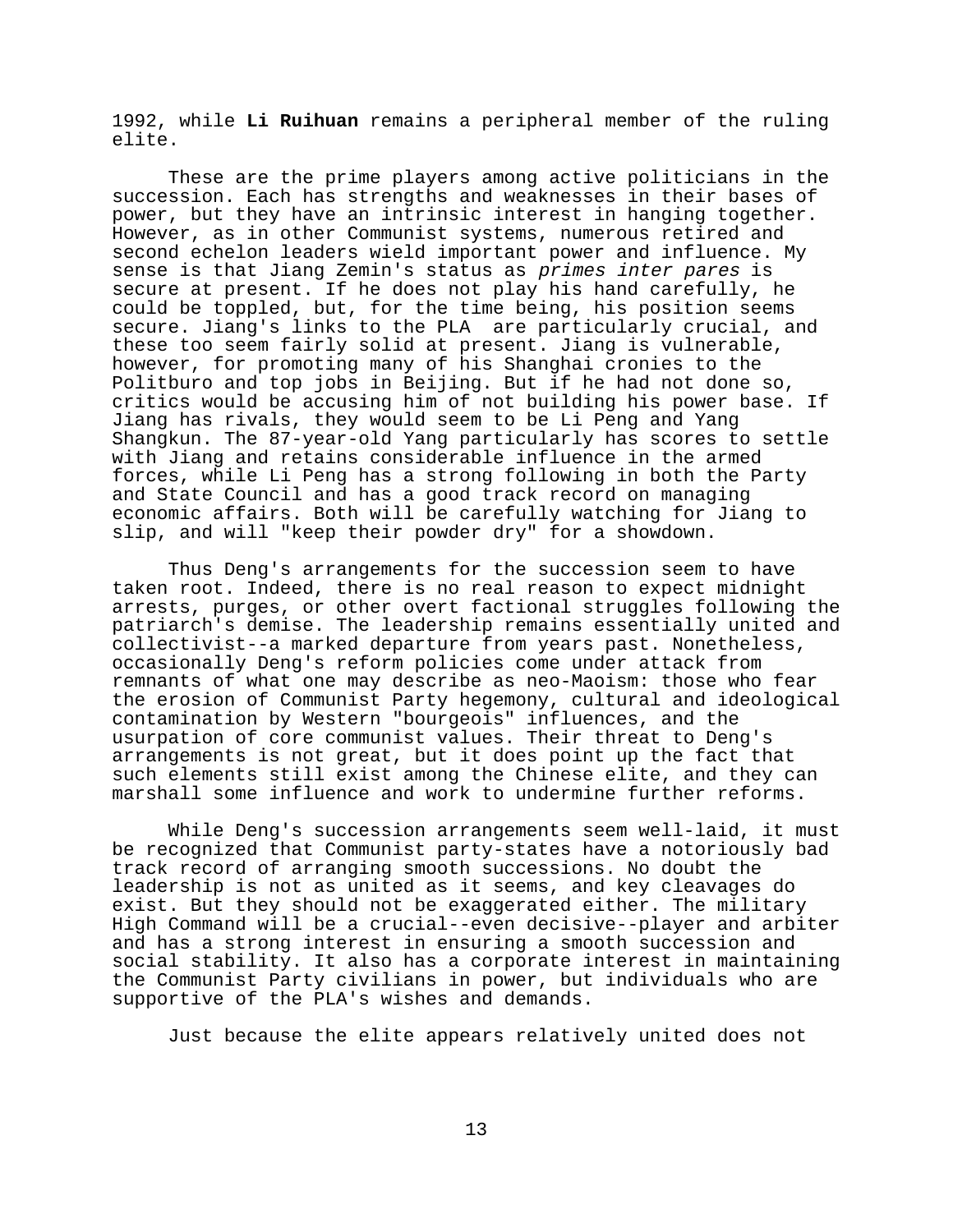mean that the system is stable. Far from it. The entire system of Communist Party rule in China remains fragile and vulnerable. When considering post-Deng scenarios, internal upheaval and fundamental challenges to the system should not be ruled out. Recognizing the vulnerability of the system is not to overlook the Party's remaining sources of power--not the least of which is the military and the capability to maintain power through armed force if necessary. In the near term, China will not likely implode or collapse, but will rather continue to "muddle through" with more of the same: high growth, moderate inflation, growing corruption, increasing crime and social instability, sporadic dissidence and demonstrations, and attempts by the authorities to maintain social and political control.

### **Implications for the United States**.

The above analysis of China's political system and situation suggests ten implications for the United States:

1. The U.S. capacity for inducing political change in China is limited in a direct sense, although contributing to policies that foster economic reform and openness is the best long-term assurance of exerting pressures for fundamental political change.

2. The United States should persistently address, through diplomatic channels, Chinese political trans- gressions and particularly flagrant abuses of human, religious, civic, and political rights. When necessary, it should speak out and publicly criticize such transgressions. It must also, whenever possible, work with its European and Asian partners and international organizations in making such representations.

3. The United States must deal with the existing leaders in China. Recognizing that the leadership is undergoing an elite succession in which the outcome is not predictable, it is not in American interests to align closely with a single individual or faction. The United States should stress its interests in humane and responsible policies, not individuals. The United States has a national interest in a stable, developing, and humanely governed China.

4. Given the potential for social and political unrest in China, the United States is well-advised not to assume the status quo--although it is the most likely scenario at present. The U.S. Government must carefully monitor events in China, and prepare for a range of contingences--including the potential for more lethal force against civilians by state security agencies.

5. The United States should encourage the civilian control of the military in China. It is not in U.S. interests for the PLA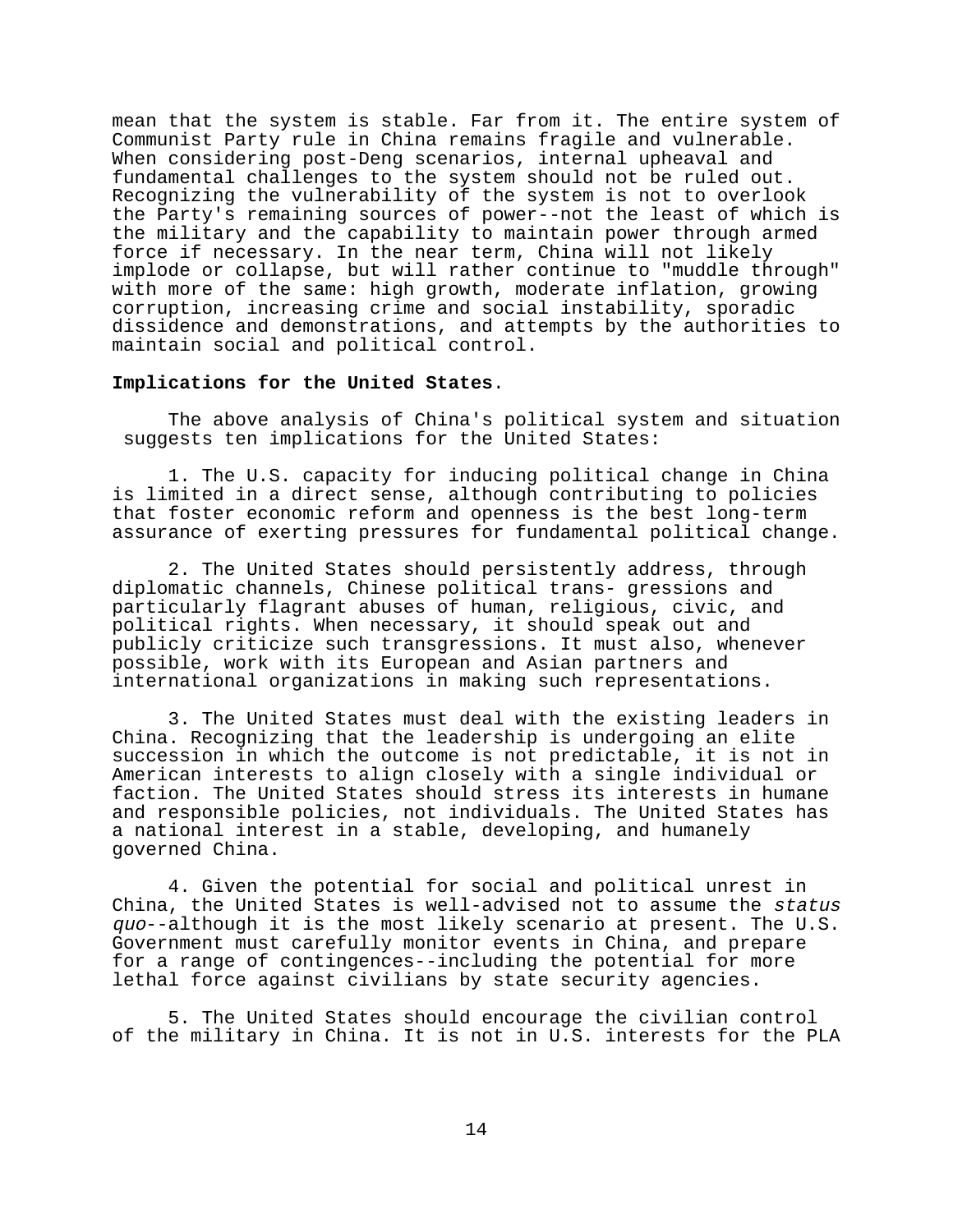to seize political power, as it would undoubtedly be more repressive internally and assertive externally. At the same time, it is imperative to expand and deepen direct contacts with the Chinese military establishment on a variety of levels.

6. It is in the interest of the United States for China to hold together as a territorial nation-state and political unit. The disintegration of China would result in widespread social dislocations, a potentially unprecedented refugee exodus, and destabilized Asian security.

7. It is in U.S. interests for China to build political institutions capable of addressing multiple social and public policy issues confronting its populace. This need is pressing.

8. It is in U.S. interests to encourage political reform, legal reform, liberalization, and openness in China. Whether the regime likes it or not, China is becoming socially and economically more pluralistic--the political and legal systems need to accommodate and reflect these changes.

9. It is in U.S. interests to build direct ties with provincial and sub-provincial politicians and governments. Multiple benefits will accrue, including, hopefully, better subnational compliance with international agreements. It is also in U.S. interests to dramatically increase the contact between the Congress and Chinese politicians at various levels.

10. The United States should contribute, where possible, to enhancing civil society and non-governmental organizations in China.

### **ENDNOTES**

1. See, for example, "China After Deng: Ten Scenarios in Search of Reality," The China Quarterly, March 1996, pp. 153-175.

2. For elaboration, see David Shambaugh, "Losing Control: The Erosion of State Authority in China," Current History,<br>September 1993, pp. 253-59.

3. For a comparison and expanded discussion of China's development experience in comparison with other transitional economies, see "China's Transitional Economy," The China Quarterly, special issue, December 1995.

4. Citing internal PRC government documents, Willy Wo-Lap Lam, "Unrest on the Cards," South China Morning Post Weekly, December 16, 1995.

5. Ibid.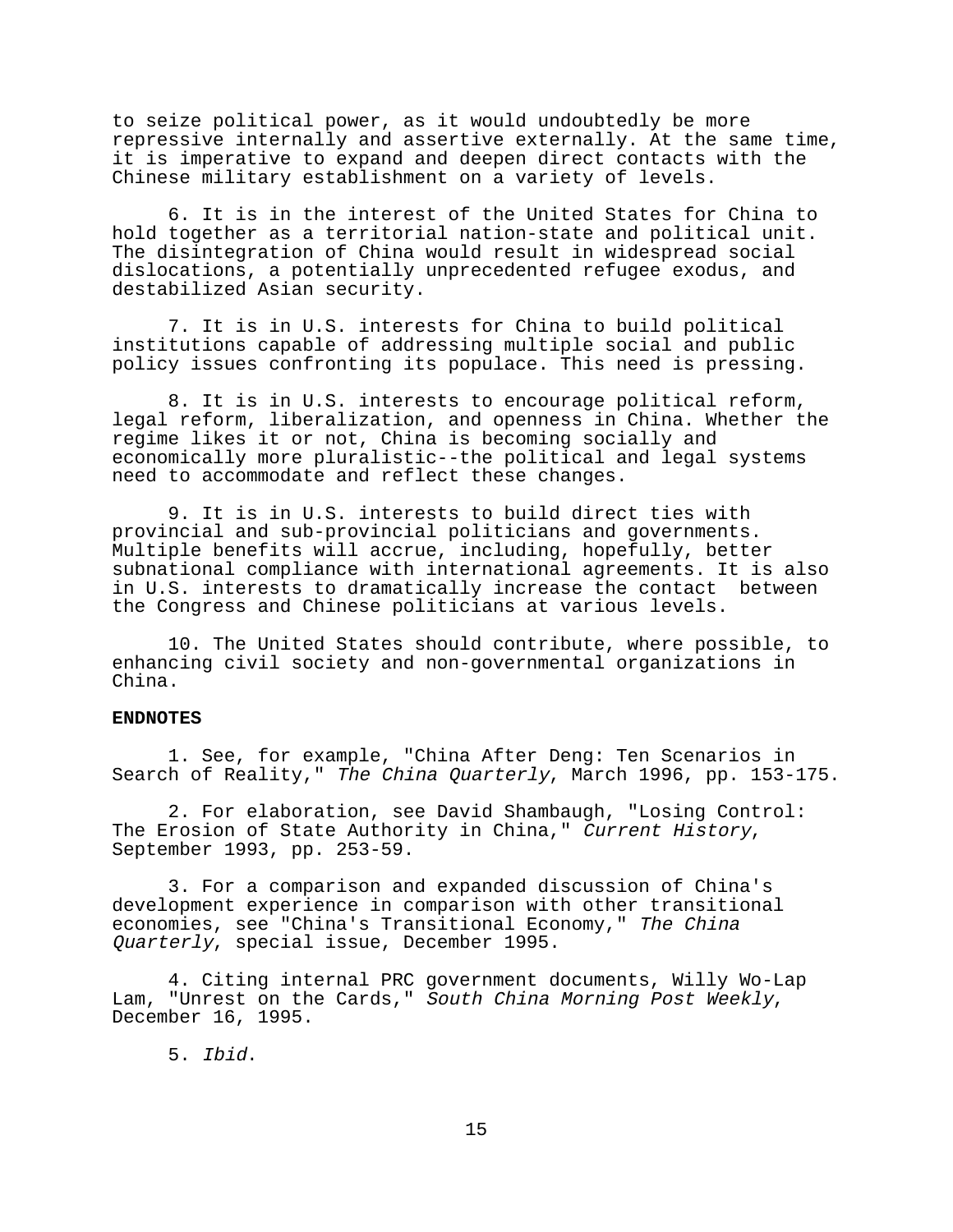6. Western estimates place both total SOE assets and debts at approximately half these amounts.

7. See Jean C. Oi, "The Role of the Local State in China's Transitional Economy," The China Quarterly, December 1995, pp. 1132-1149.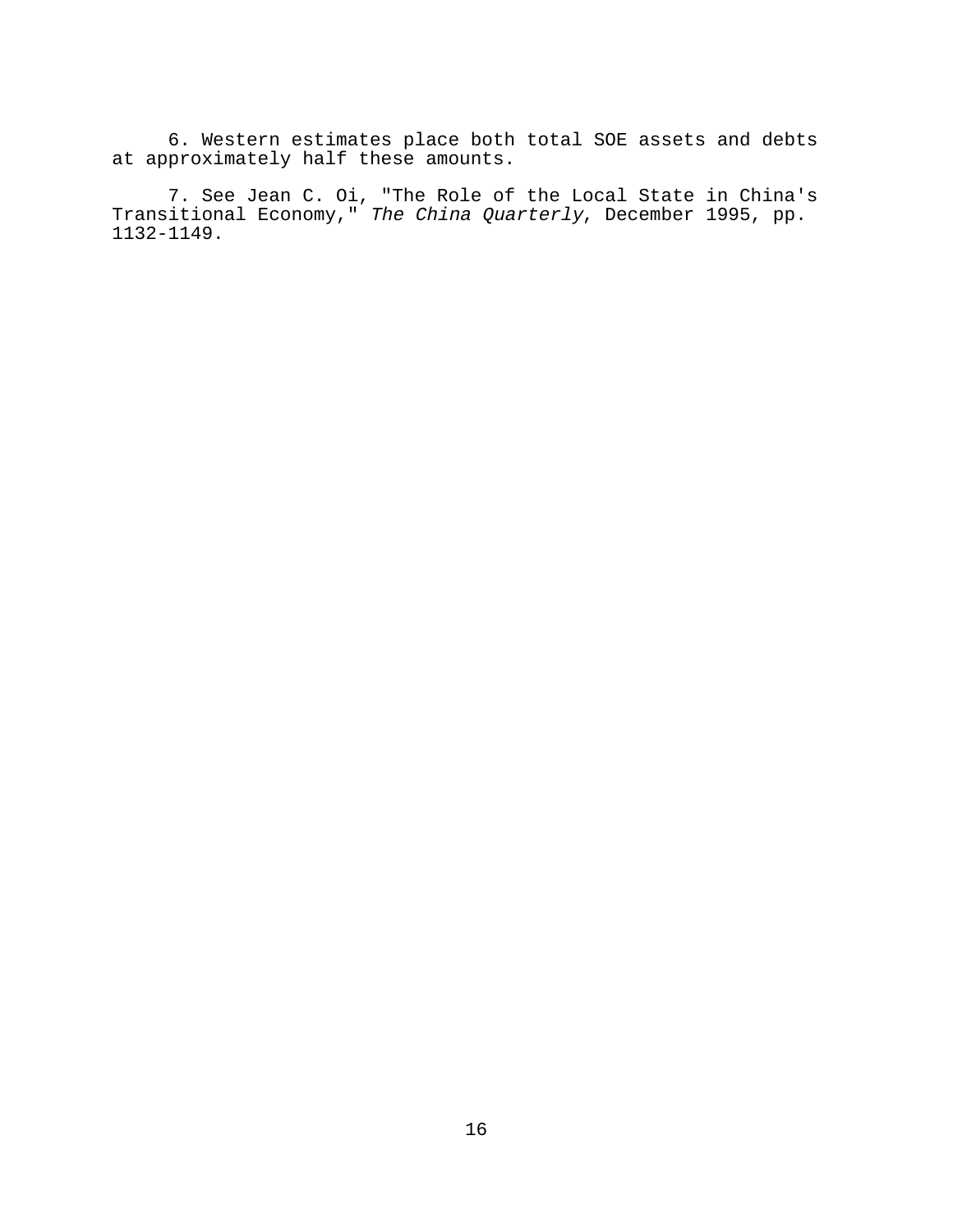# **THE CHANGES AND DEVELOPMENT OF CHINA'S PERIPHERAL SECURITY ENVIRONMENT AND ITS DEFENSE POLICY**

Senior Colonel Wang Zhongchun

The founding of the People's Republic of China was a great turn in Chinese history. Since then, China brought to an end the several thousand-year reign of the exploiting class and removed the long term semi-feudal and semi- colonial state of suffering from the imperialists' aggression and enslavement; and it came into a new era of peaceful development as a people's democratic and socialist republic.

# **The Peripheral Security Environment of China and Its Defense Policy During the Cold War Era**.

The Chinese people, who suffered from the disaster of more than 100 years of war and the humiliation from the enemy's aggression, thirst for peace and also know the value of state sovereignty. After the founding of the New China, the Chinese government and Chinese people hoped to rebuild the wounded homeland in a peaceful external environment, but because the United States and the Soviet Union posed a military threat to China at different times, and even simultaneously, during more than three decades following 1949, China had to devote substantial resources to prepare for a large-scale defensive war against a possible invasion from either superpower.

**1950s**. During the 1950s, because the U.S. Government pursued a hostile policy of encirclement and isolation against China, the main point of China's defense policy was to join in alliance with the Soviet Union to oppose the U.S. policy of containment.

During World War II, China and America were allies fighting against Japanese aggression. There were useful exchanges between the government of the liberated areas led by the Chinese Communist Party and the American Government. U.S. President Roosevelt, who was both far-sighted and pragmatic, sent a group of American military observers to Yanan, where the Central Committee of Communist Party was located. Differences in ideology did not stand in the way of their cooperation. Many reports were filed by members of the group, American diplomats, and reporters, giving truthful accounts of the democratic life in the liberated areas and communist-established base areas behind enemy lines. Both these Americans and General Stilwell, Commander of the China-Burma-India theater of operations, believed that the communist-led resistance forces constituted the main fighting force against Japanese aggression. They called on the U.S. Government to assist and coordinate with these forces in the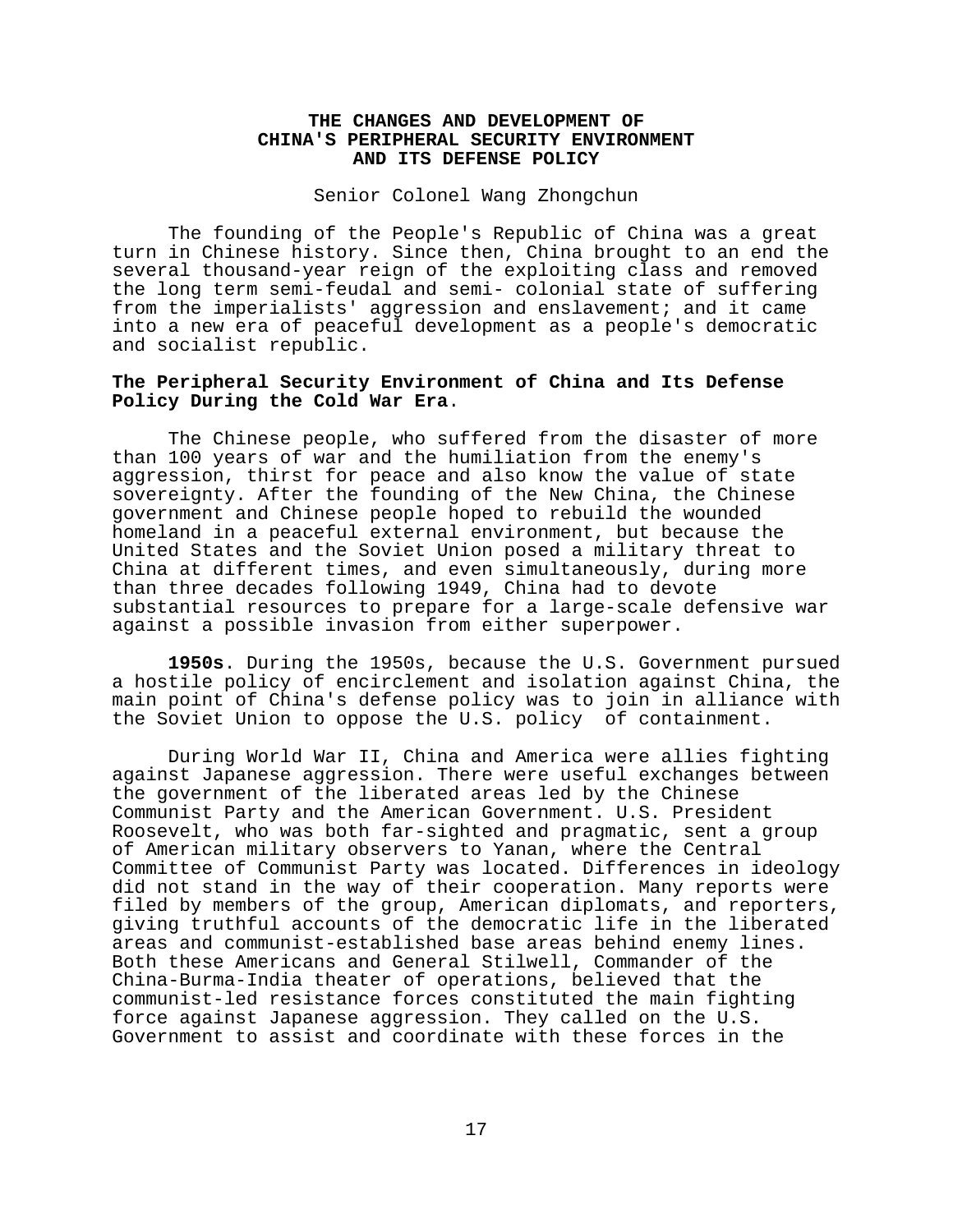common war effort. They were also opposed to giving assistance only to the Kuomintang (KMT) government for fear that the United States would be dragged into an unpopular and anti-communist civil war. Many U.S. Government officials, dismayed by the widespread corruption in the KMT government, viewed the Chinese Communist Party as a force of progress in China and called for the establishment of ties with it. Regrettably, with the onset of the Cold War between the United States and the Soviet Union, America's China policy became increasingly subjected to ideological influence. As the Anti-Japanese War came to an end, the United States turned to support the KMT government in its launching of a civil war by providing it with money, weapons, and military advisors. However, the U.S. government's support of the KMT ended in failure as the KMT government was overthrown by the Chinese people. The People's Republic of China was founded in 1949.

By 1949, the downfall of the KMT government was imminent. Mr. Huang Hua, then the head of the Communist Party of China (CPC) foreign affairs office in Nanjing and the Secretary of China's Foreign Ministry in the late 1970s, made numerous contacts with then U.S. Ambassador John Leighton Stuart, who still remained in Nanjing. Hua passed the message that Stuart was welcome to visit Beijing and that he would be received by Zhou Enlai during such a trip, thus indicating that New China was ready to enter into good relations with the United States. Unfortunately, the U.S. State Department quickly recalled Stuart.

On June 25, 1950, the Korean civil war broke out. Only 24 hours later, U.S. President Truman sent troops to the war, ordered the U.S. Seventh Fleet to patrol the Taiwan Straits and the U.S. 13th Air Force to set up base on Taiwan to prevent the People's Liberation Army (PLA) from liberating Taiwan Island, and supported the French Army's aggression in Vietnam. So, obviously, the United States constituted the main and realistic military threat to New China from three directions: the Korean Peninsula, the Taiwan Straits, and Vietnam.

On September 15, 1950, the U.S. troops landed on Inchon, Korean Peninsula. On September 28, they occupied Seoul, and, regardless of the last diplomatic efforts of the Chinese government, they crossed the 38th parallel and marched almost to the Yalu River, the boundary of China and Korea. Under such serious circumstances, China had to organize the Chinese People's Volunteers to cross the Yalu River on October 19 and fight against the U.S. troops on the Korean Peninsula for nearly 3 years. An armistice was signed on July 27, 1953.

 After the Korean War, the Chinese government hoped that America would draw a lesson from the war and adopt an attitude of equality toward China. China took an active diplomatic policy of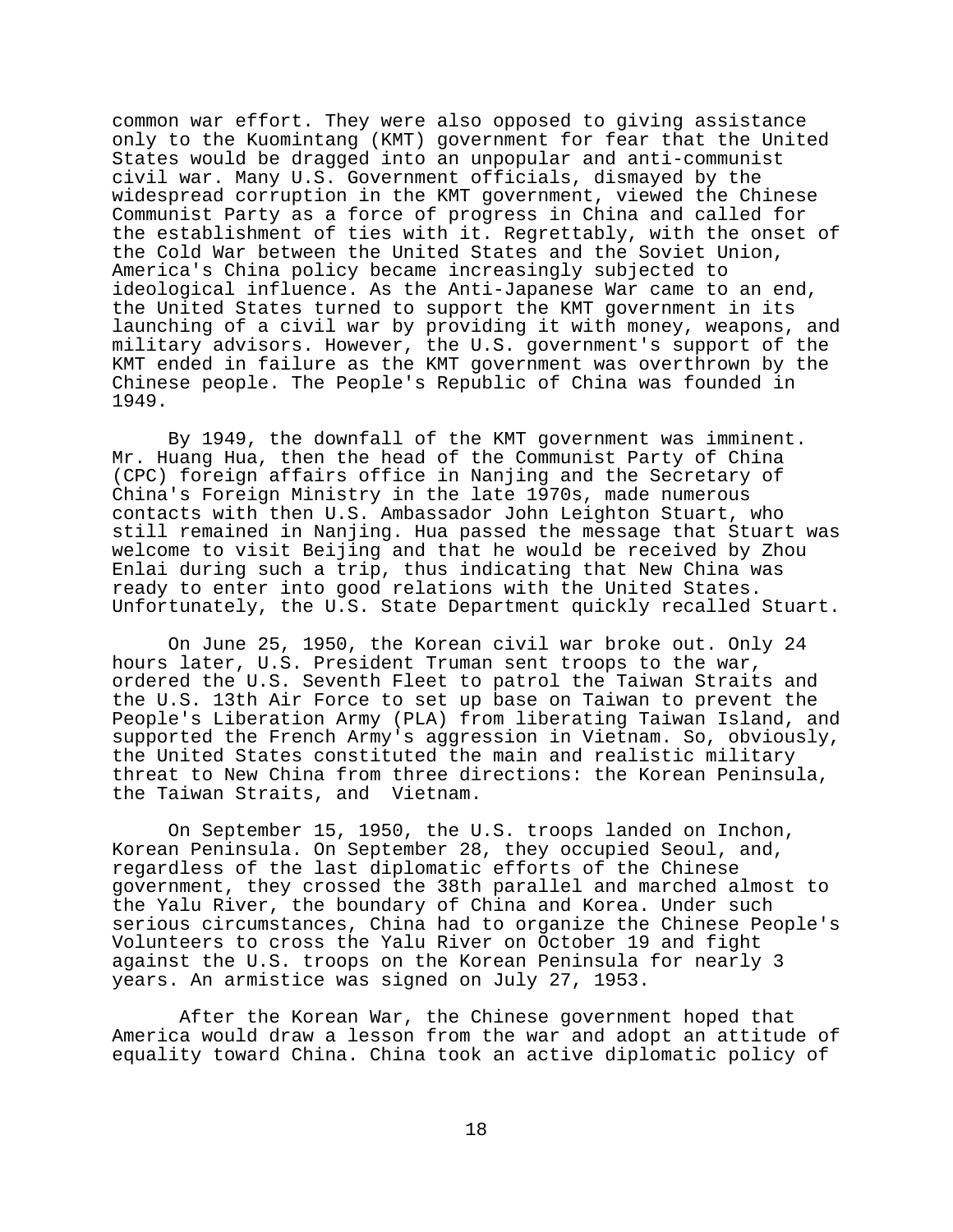trying to pursue dialogue with the American government. But the United States continued pursuing its policy that isolated, blocked, and encircled China. It threatened the peace and security of the new Republic and made China's economic development very difficult. So China had to adopt the one-sided foreign policy of entering into an alliance with the Soviet Union and made efforts to break the U.S. policy of blocking and encircling China. In fact, during this period, besides the direct military confrontation between their armies, China and the United States were indirectly in confrontation over the Taiwan Straits and in the region of Indochina.

**1960s**. During the 1960s, China faced a military threat simultaneously posed by two superpowers: the United States and the Soviet Union. The geographical focus of China's defense policy began to gradually shift from an East-only orientation to one split between the East and the North.

The peripheral security circumstances of China became more serious during the 1960s. First, the good relationship between China and the Soviet Union ended. Beginning in 1964, the Soviet Union began sending reinforcements to the boundary separating China and the Soviet Union, and China and Mongolia. This provoked numerous incidents. First, Northern China sustained increasing military pressure from the Soviet Union. Second, the United States started an undeclared "special" war in Vietnam in 1961 and made a surprise bombardment on the northern part of Vietnam in August of 1964. It broadened the Indochina war and threatened China from the south. Third, the Indian government adopted a hostile policy toward China, with the support of the Soviet Union, and the Indian troops continuously operated in the border area and even invaded China's territory. Fourth, the Kuomintang authorities on Taiwan also stepped up harassing attacks against the southeast coastal area of mainland China.

The divergence between China and the Soviet Union began from the 20th Congress of the Soviet Union Communist Party in 1956. In 1958, the Soviet Union wanted to set up a united naval fleet with China in order to control China's military, but China refused. In June 1959, the Soviet Union unilaterally tore up the New National Defense Technical Agreement between China and the Soviet Union, and later recalled all Soviet experts and specialists from China. After 1964, the Soviet government began to increase its troops along the boundary of China and the Soviet Union, and China and Mongolia from about 10 divisions to 54 divisions; it also deployed a growing number of offensive weapons and continuously conducted military maneuvers aimed at China. In March 1969, Soviet forces invaded Chinese territory at Zhen Bao Island along the eastern part of the border. The Chinese frontier troops mounted a counterattack in self-defense and drove all the Soviet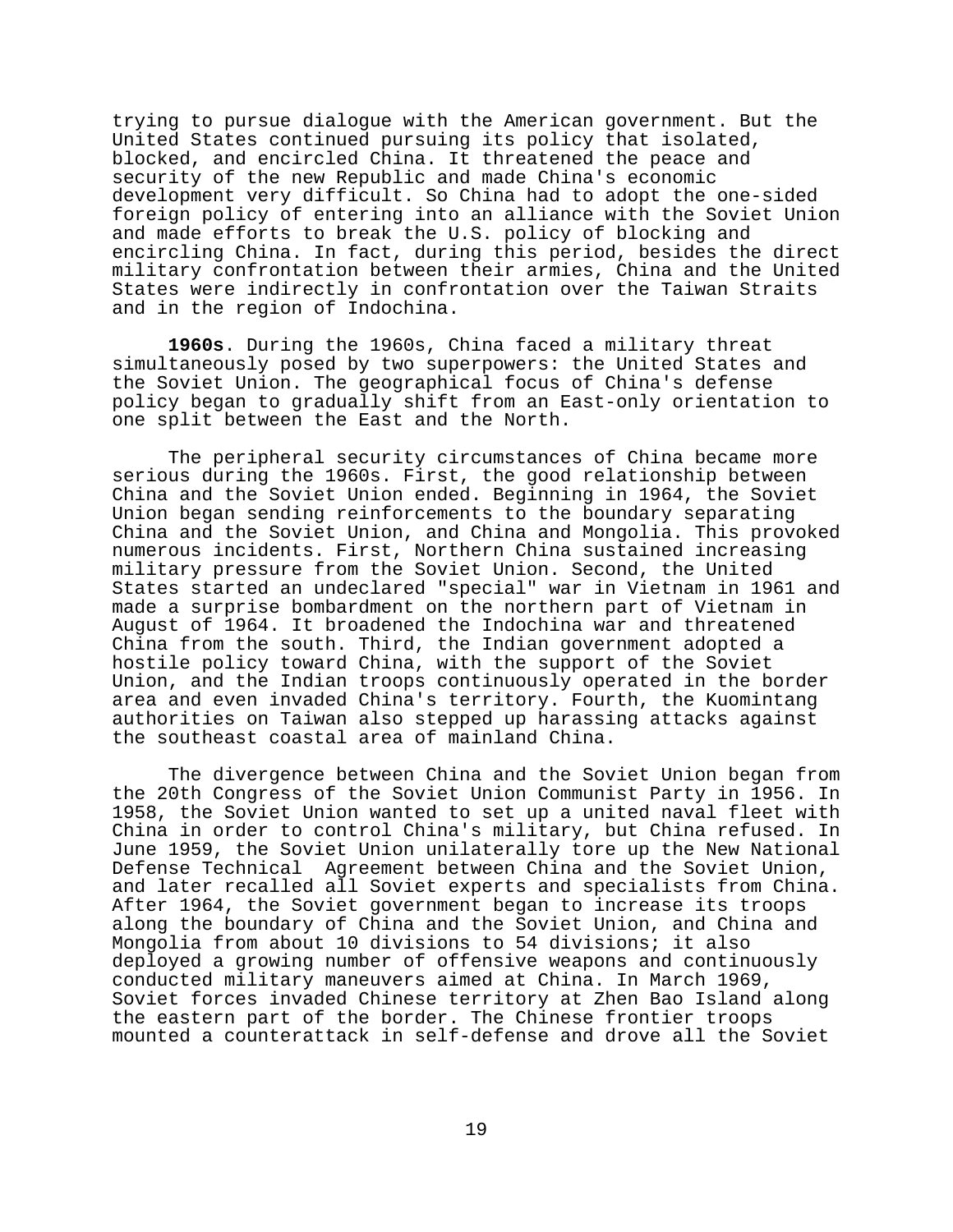aggressors back. Facing increasingly great military pressure and an aggressive threat, China had to strengthen its defense forces in northern China.

At the same time, China gave full support to Vietnam for opposing the American aggression. From 1965 to the end of 1968, China sent supporting troops, including air-defense, engineering, railway-building, mine-sweeping, logistics, and shipping personnel to Vietnam. During the entire Vietnam War, the Chinese government gave the Vietnam People's Army a substantial amount of military weapons, equipment, and other supplies. The total value added up to \$20 billion U.S. dollars.

Along the southwest border, because the Indian Army continuously encroached on and invaded Chinese territory, China's frontier force counterattacked from October to November 1962 and achieved success. In the southeast area, the PLA defeated the Kuomintang's harassing attack from the land, the sea, and the air. The PLA also waged an anti-aircraft struggle and shot down U.S. military reconnaissance aircraft which invaded China's airspace, to safeguard the security and economic construction of the Chinese people.

**1970s**. During this decade, Sino-U.S. relations began to improve and at last became normalized. Meanwhile, the Soviet Union continued to build up its military forces along the border between the Soviet Union and China. As a result, China's defense policy emphasized preparations for an overall defensive war against a possible surprise attack from the Soviet Union.

 Toward the end of the 1960s, relations between China and America began to change. Because of the relative decline of the United States, the bankruptcy of the policy that the American government pursued to isolate and encircle China for two decades, and the strong challenge of the expanded military power of the Soviet Union, the U.S. Government had to adjust its global strategy. It decided to reduce its forces in Asia and wanted to improve relations with China. When U.S. President Richard Nixon indicated his desire to talk with the Chinese leader, the Chinese government responded immediately. After Henry Kissinger, Nixon's special envoy, secretly visited China in 1971, President Nixon himself visited China during February 20-28, 1972. He seriously and frankly exchanged opinions about the issues in China-U.S. relations with then Chinese leaders Mao Zedong and Zhou Enlai. During this visit, the Chinese and American governments issued the Shanghai Joint Communique, and both sides hoped for the normalization of relations between the two countries. China and the United States formally established diplomatic relations in January 1979. Also, the United States signed an agreement in Paris in January 1973 to end the Vietnam War and resume the peace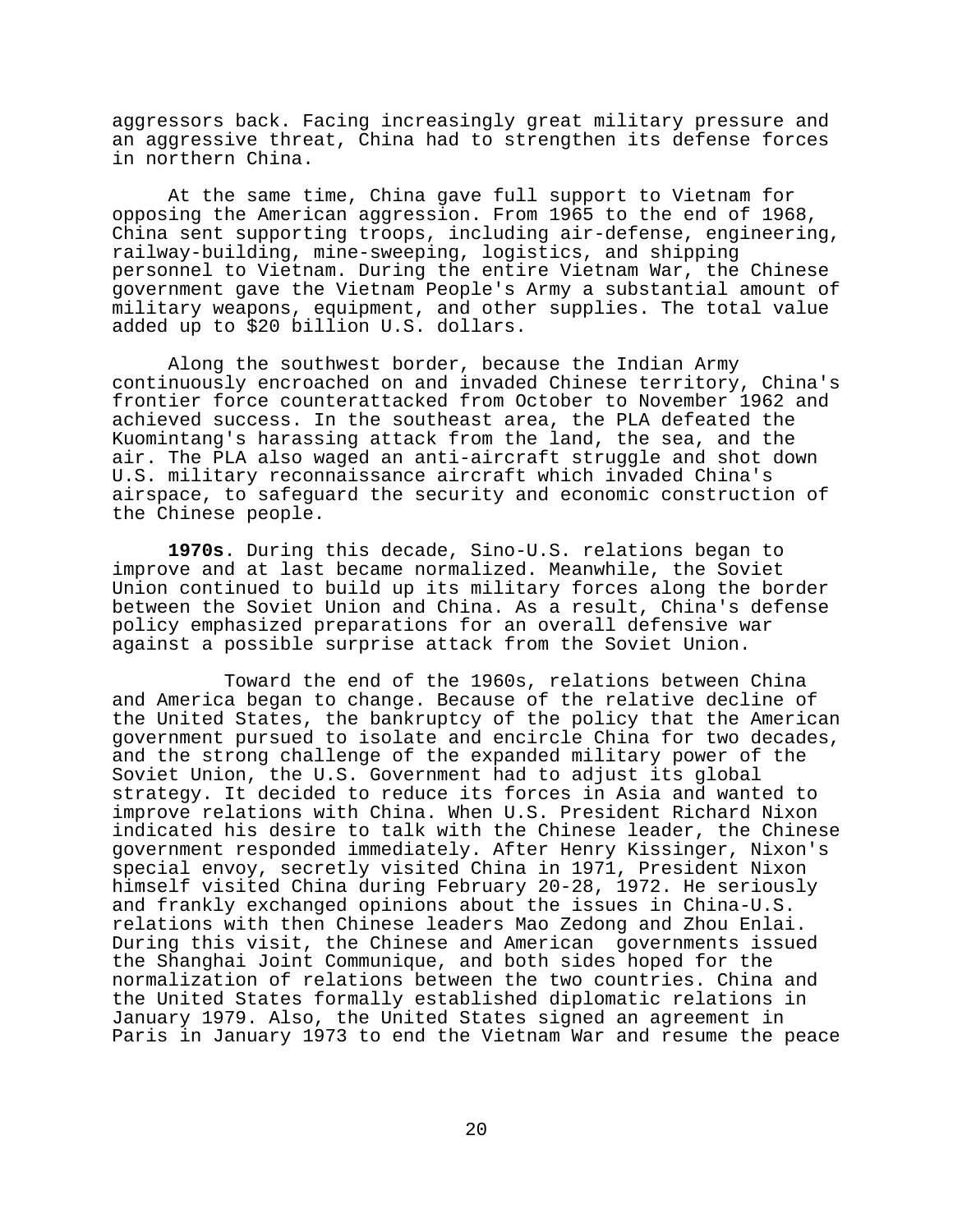in Vietnam, agreeing to withdraw all its troops and dismantle its military bases in South Vietnam. The American threat to China's security diminished significantly.

On the other hand, the Soviet Union went on pursuing the policy of political pressure and military threat toward China, keeping about one million troops in the border area of China and the Soviet Union and Mongolia, and continuously strengthening its Pacific Fleet. It established a military base in Vietnam, and encouraged Vietnam to invade and occupy Cambodia. Even further, the Soviet Union invaded and occupied Afghanistan in 1979, and stationed troops at the border of China and Afghanistan. So the Soviet Union constituted the main and real threat to China from the North, the South, and the West.

China and the Soviet Union shared a border 7,000 kilometers long; adding the border of Mongolia, the total length of shared border was 12,000 kilometers. It was very possible for the Soviet Union to concentrate forces in advance, and to carry out a surprise strategic attack against China from different directions. The Pacific Fleet of the Soviet Union could press toward the Yellow Sea and the East China Sea directly from the Sea of Japan and blockade or land troops in China. So China kept on strengthening the defense of the northern frontier and sped up preparation for a defensive war against the Soviet Union. During this period, Mao Zedong, the Chinese leader, put forward the strategic thinking of "One Front," which was to organize an international united front running from Japan, through China, Pakistan, Turkey, the Middle East, and Europe to America in order to counter the expansion of the Soviet Union and to prevent the outbreak of world war.

### **The Strategic Shift in China's Defense Policy in the 1980s**.

**1980s**. China made an assessment that even though the competition between the United States and the USSR was fierce, the world situation on the whole would move toward relaxation. Thus, China made a strategic change in its defense policy from the guiding principle of preparation for an early and large-scale defensive war, to one based on the gradual modernization of the country's defense in a relatively peaceful era.

In the late 1970s, China reassessed the world situation and the trend of development at that time and held that a world war was not likely to occur and that peace and development are the top priorities on the agenda of the world. Then it put forward the general state strategy of making economic development the central task. The Third Plenary Session of the Eleventh Central Committee of the Communist Party of China decided in December 1978 to shift the focus of the work of the whole country onto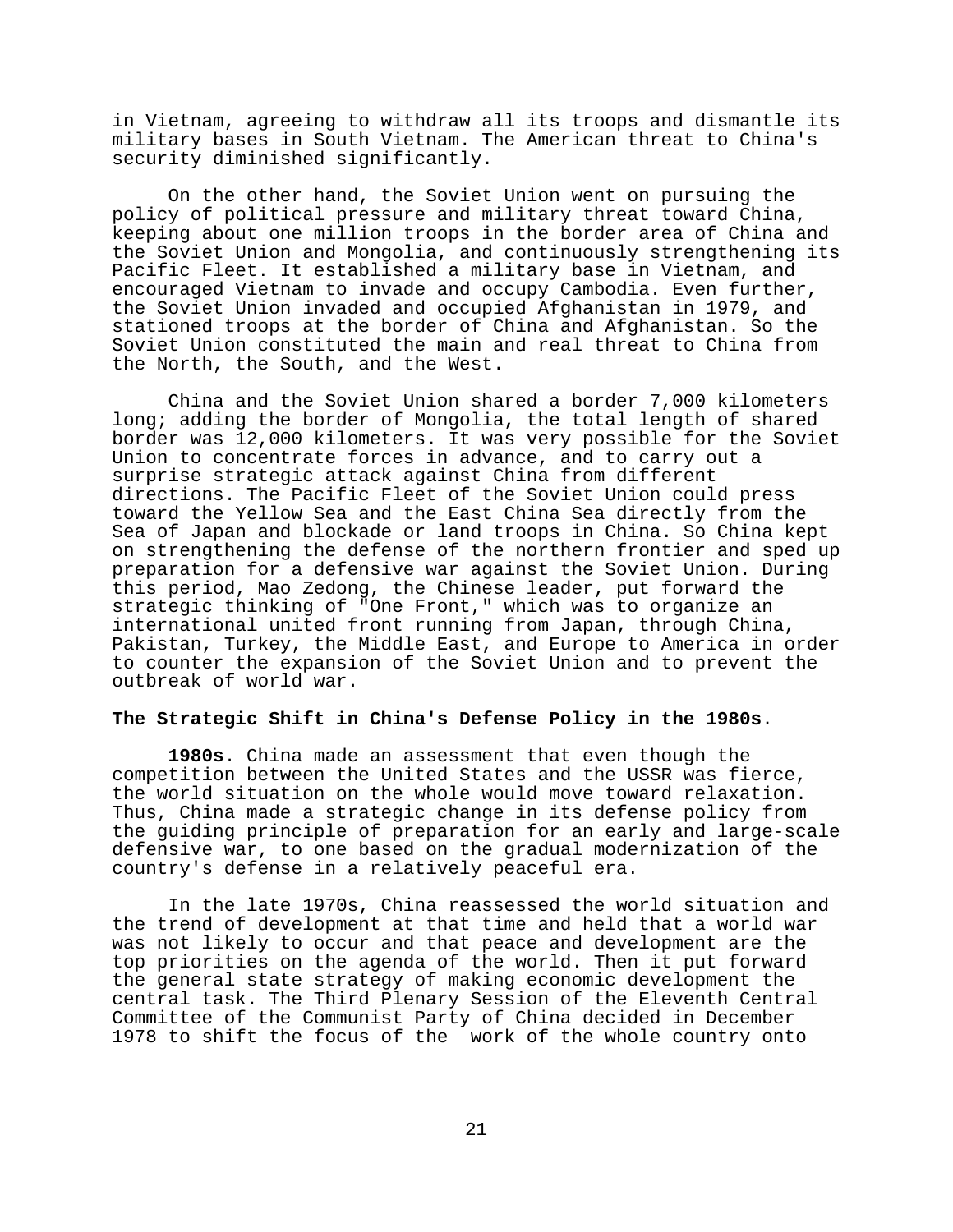economic development in three strategic stages. The first stage was to double the gross national product (GNP) of 1980 by 1990 and to solve the problem of food and clothing for the people. The second stage was to quadruple the GNP of 1980 by the end of this century, thus reaching a higher level for the people's livelihood. The third stage was to reach the level of mediumdeveloped countries in terms of per capita GNP by the middle of the next century, thus enabling the people to enjoy a relatively well-to-do life. After that, China will continue going forward to develop the country into a more wealthy, democratic, civilized, and modern society.

With the shift in the focus of the work of the state, the guiding principles of China's defense and armed forces development have also started to make a strategic change. In the enlarged session of the Central Military Commission held in May 1985, Deng Xiaoping, then-Chairman of the Central Military Commission, pointed out that, under the new historical conditions, it was imperative to make a correct assessment of the world situation and resolutely shift the guiding principles for defense and armed forces development. To sum it up in one sentence, it was aimed at changing a guiding principle which had long been based on preparations for an early and large-scale nuclear war to one that is based on development in a peaceful era.

This decision was based mainly on three considerations. First, concerning the analysis of the then-international situation, China's assessment was that even though the competition between the United States and the Soviet Union was fierce, and on the surface the East-West contradictions, particularly with respect to the INF struggle, were becoming acute, the tension would not continue. The world situation would move toward relaxation, and the possibilities of a new world war or direct military confrontation between the two superpowers would be reduced. It was based on such assessment that China foresaw the approach of a long-term peaceful environment which would render it unnecessary to mobilize the entire population to resist a foreign invasion.

Second, China acquired a deeper understanding of the importance of economic security within state security. It realized that, without economic development, there would be no final guarantee for state security. And therefore, the meeting of the Central Military Commission reconfirmed a decision taken by the government in 1978 to take economic development as the overriding target for the whole nation, and that defense development must serve the need of economic development. The readjustment of the guiding principles of the defense policy is reflected in the military field.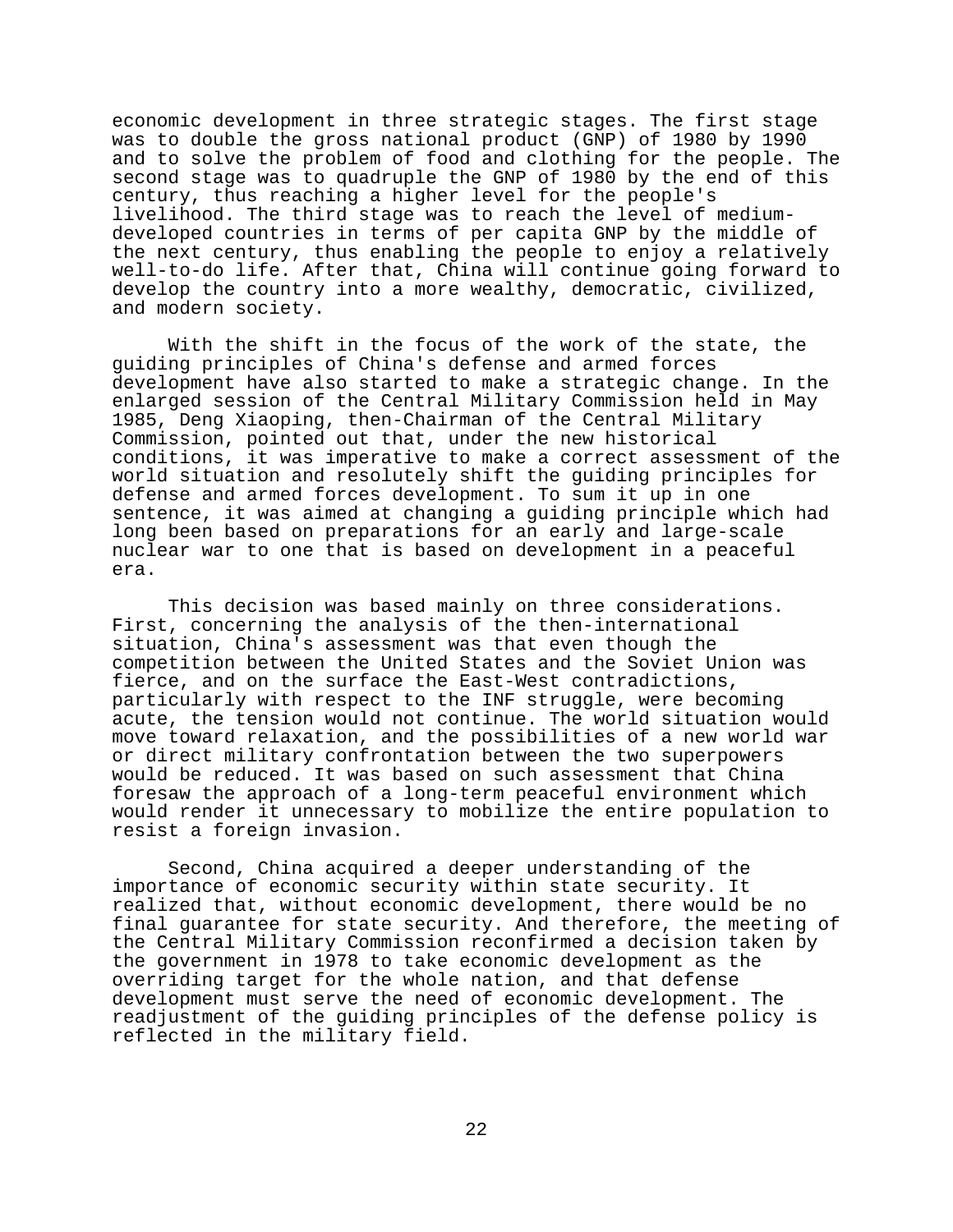Third, in line with readjusting the guiding principles of the defense policy is the need of building a modern and regular army. In view of the above-mentioned two points, it is not only necessary but also possible for the armed forces to do some concrete work to develop national defense by proceeding from the long-term mission of the army instead of taking temporary and expedient measures to meet the immediate threat.

 To effect the strategic change in the guiding principles of defense policy, the Chinese government and its armed forces adopted the following measures:

The demobilization of the People's Liberation Army. On October 6, 1985, China's Xinhua News Agency reported that China had decided to reduce the its military by one million personnel. In the ensuing 2 years, a number of corps, divisions, and regiments which were constructed in war time, earning numerous war merits and great fame, were inactivated (together with their designations), helping to reduce the total figure of the PLA from 4 million to 3 million. This unilateral disarmament before the end of the Cold War indicated that China is willing to make contributions to world peace and has done so with its own concrete actions.

Streamlining and Restructuring. All the similar staff departments and overlapping institutions at the level of General Headquarters were disestablished or incorporated, and the rating of some units was downgraded. The number of Military Area Commands (MAC) was cut from 11 to 7. Some academies in the Army, Navy, and Air Force were closed or incorporated. A number of combined army groups were newly established. Some troops for civil guard duties were handed over to the control of the civil security departments and were renamed as People's Armed Police (PAP). The county-level People's Armed Departments were incorporated into civilian establishments.

Establishing a new national defense system of combining standing forces with reserve forces. The newly organized reserveduty divisions and regiments were conferred with relevant designations and army flags, formally lining up into the establishment of PLA. A new system for reserve-duty officers was also instituted, and efforts were made to bolster the defense reserve strength. The national mobilization regulations, statutes, and system were newly enacted and improved, aiming at combining a crack standing force with a powerful reserve force.

Emphasis on education and training. It was ruled that education and training should be regarded as the centerpiece for the daily work of field troops. A training system categorized into high, medium, and rudimentary levels and two long-term and short-term training forms were put into force for commanders so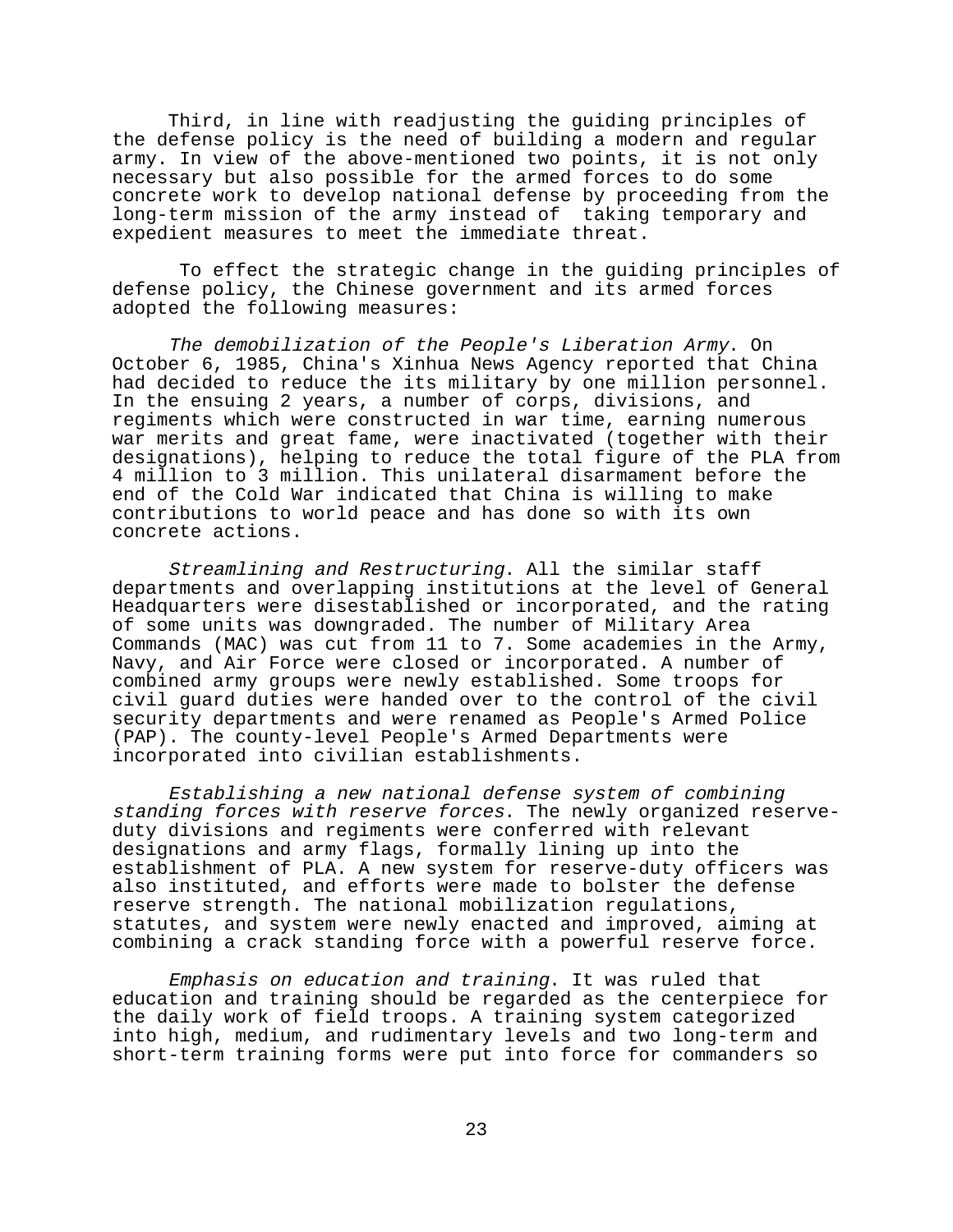as to qualify them for their posts in terms of political theory, knowledge of science, and battle preparing and commanding capability.

After the strategic readjustment of China's defense policy was made, the PLA has also converted great quantities of its military facilities for civilian use or for dual purposes. The Air Force and the Navy have provided large numbers of airfields and docks for civilian use. The army has opened more than 300 special-purpose military railroads to society and has provided 257 military long-distance telephone lines to government institutions. The defense-related industrial departments have also converted on a large scale to manufacturing civilian products and have played their roles in economic development.

# **China's Security Environment and Defense Policy in the Post-Cold War Era**.

**1990s**. During the post-Cold War era, China has even more firmly pursued its strategic change of the mid-1980s and has continued pursuing a defense policy and military strategy for peace. China now enjoys the best security environment since the founding of the PRC. China will devote every effort to maintain the peace and the stability in Asia-Pacific region in order to develop its economy.

After the strategic readjustment of China's defense policy of the mid-1980s, profound global changes have taken place. The Soviet Union is no more. The Cold War has ended. The world bipolar structure has collapsed, evolving rapidly towards multipolarity. However, as the new balance in the international area is short of formation, the transitional period may run through the whole of the 1990s or even longer, which, on its own, is likely to complicate further the world situation due to its overextended duration. On one hand, the Cold War pattern leaves behind strong imprints and interactions. On the other hand, the multipolarization and unbalanced development of world economic, political, and military forces bring forth a series of new problems, giving rise to a number of new characteristics in the present world strategic situation. This phenomenon not only offers historic opportunity to China, which is now fully absorbed in economic development, but also entails stern challenges. Yet, by and large, opportunities outnumber challenges.

First, the world strategic situation continues to be more relaxed, and the possibility of a global war can be basically ruled out. This is due to the interaction of various sources:

• The major powers have for the first time since the end of World War II done away with the relationship of direct imminent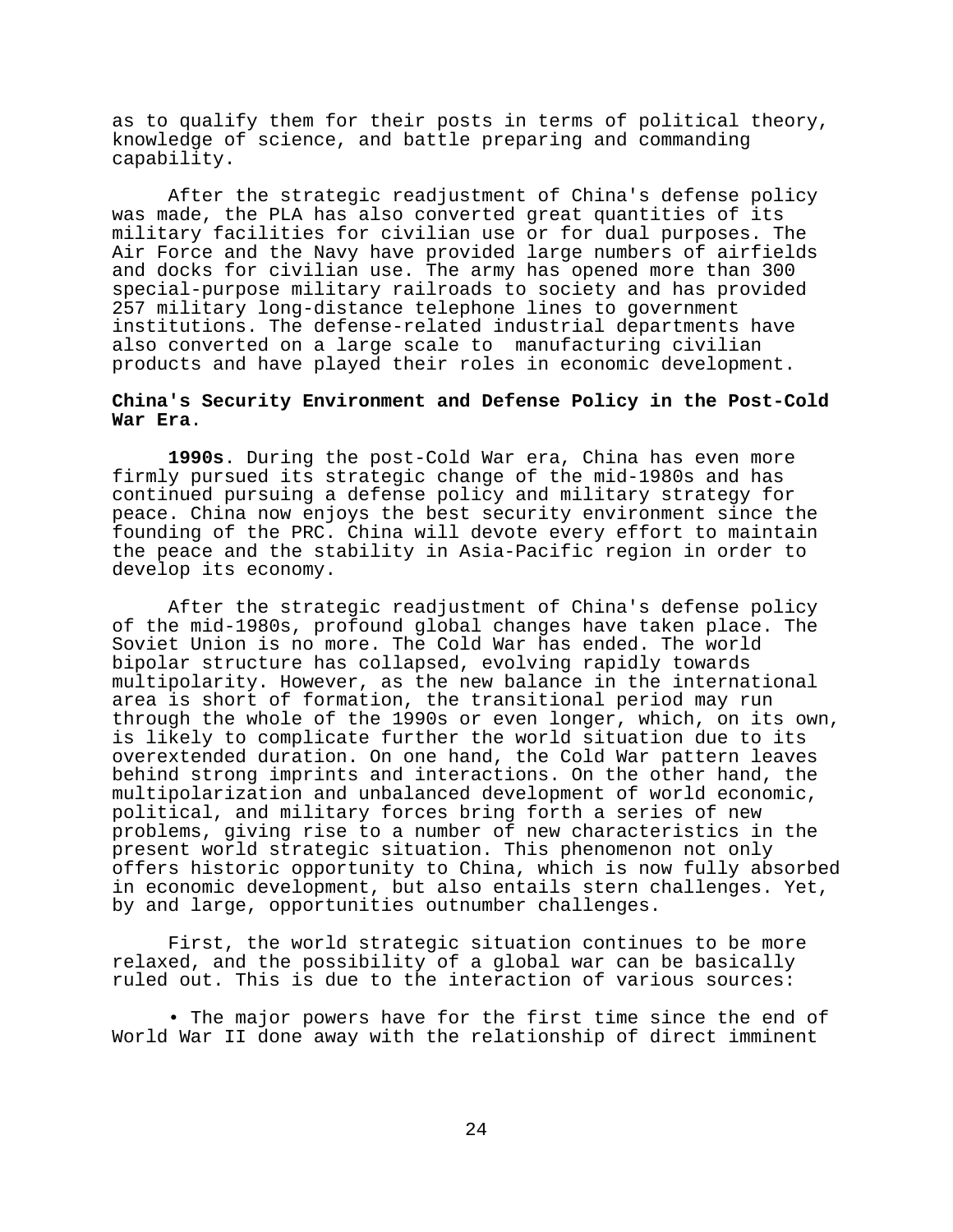military antagonism. Both the United States and the Soviet Union, two pillars bolstering two blocks of the East and West which were on antagonistic terms for almost 45 years, were reduced to decline for the one and disintegration for the other. Russia, the main successor of the former Soviet Union, has, from the Chinese perspective, adopted a pro-West foreign policy. It can be argued that U.S. power has declined in the wake of the Gulf War.

• One after another, the major powers have adjusted their military strategies, aiming now at fighting regional conflicts or local wars rather than large-scale wars as they did in the past. In March 1992, the United States formally proposed its regional defense strategy, the centerpiece of which was to shift its focus of defense from the former Soviet Union and the Warsaw Pact to regional crises and middle-to-low intensity conflicts. Russia, for its part, emphasized in its new military strategic conception preparation for local wars or armed conflicts with modern conventional weapons. In addition, countries like Great Britain, France, and Japan all set their focus of war strategy upon preparation for regional conflicts.

• Breakthroughs have been made in negotiations on arms control and disarmament. In the field of nuclear disarmament, START II was signed by the presidents of the United States and Russia in January 1993, and the Nuclear Non-Proliferation Treaty was indefinitely extended in 1995. Regarding conventional disarmament, an agreement on the reduction of conventional weapons in Europe was signed by 29 countries of NATO, the former Soviet Union, and East Europe in June 1992. To echo these actions, many countries unilaterally put into force their disarmament plans.

• The growing integration of the world economy constrains the outbreak of world war. The growing interchanges, interactions, and intimacy of the world economy have fostered a competitive community which interweaves the interests of different countries.

 Second, China has shaken off the direct and imminent military posture of the superpowers so that it now is not confronted with the realistic threat of a large-scale attack. After many years of devoted efforts, China also has established normal and friendly relations with all its peripheral neighboring countries. China's relations with Japan are sound and stable, and it is China's hope that the two countries will go on maintaining good relations for generations. China has resumed its normal relations with Russia, Vietnam, Laos, and Mongolia, and has extended exchanges and cooperation with them. Sino-Indian relations have been improved. China's traditional and friendly relations with the Democratic People's Republic of Korea, Pakistan, and Nepal have been further developed. It has established diplomatic relations with the Republic of Korea and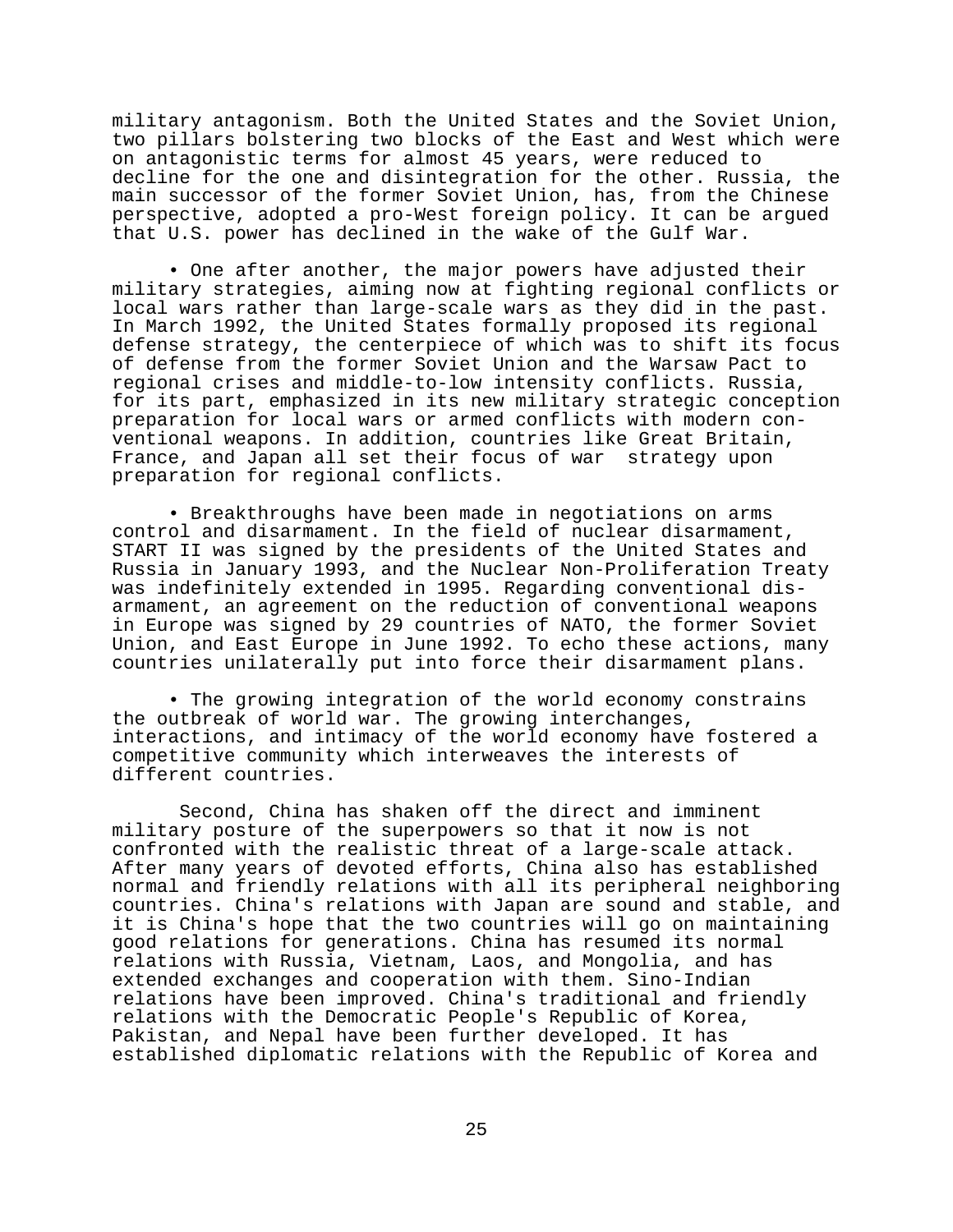the republics of the Commonwealth of Independent States and has resumed diplomatic relations with Indonesia, resulting in many friendly exchanges between China and these countries. Good progress has also been made in China's relations with the Association of Southeast Asian Nations. Generally speaking, China has made relatively large achievements in its policy of good neighborliness.

Third, the world situation continues to be more relaxed, and China has been enjoying the best period in its peripheral security environment since the founding of the Republic. However, the world today is in a period of change in strategic structure. The international situation is complicated and volatile, and there are many uncertainties. Hegemony and power politics still exist, and some western powers still intervene and meddle in China's internal affairs--even on issues concerning China's fundamental interests. So China should provide against danger while living in peace; a country cannot do without defense. Defense modernization is not to be overlooked and should be correspondingly developed step-by-step on the basis of economic development (so as to guard against any change in the future security situation).

 In the new historical period after the Cold War, China's defense policy and armed force development have the following characteristics:

(1) Defense modernization must be subjected to and serve the nation's general strategy of making economic development the central task, and developing the country into a rich, democratic, civilized, and modern socialist country through the three-stage modernization process which was decided in 1978. By now, the Chinese people have completed the first stage (to double the GNP of 1980 by 1990) ahead of time, and the 1990s will be a critical period for China to realize the second stage (redoubling the GNP of 1990 by the end of this century). Deng Xiaoping, the Chinese senior leader, pointed out on many occasions that China will not alter within 100 years, insisting on the economic drive as the central task of the whole nation. Jiang Zemin, the President of China, emphasized in his Political Report for the 14th Congress of the Chinese Communist Party that the most important thing for adhering to the Party's basic line is to insist on taking the economic drive as the center, and that "this center cannot be shaken in any case unless the enemy launches a large-scale invasion against us." The defense policy has to be subjected to and serve the party's basic line and strategy of national economic development. To "be subjected" means that the national defense development has to be in a less important and subordinate position, proper size and speed have to be kept for the development of national defense, and it cannot spend more funds and national resources and must not harm the general interest of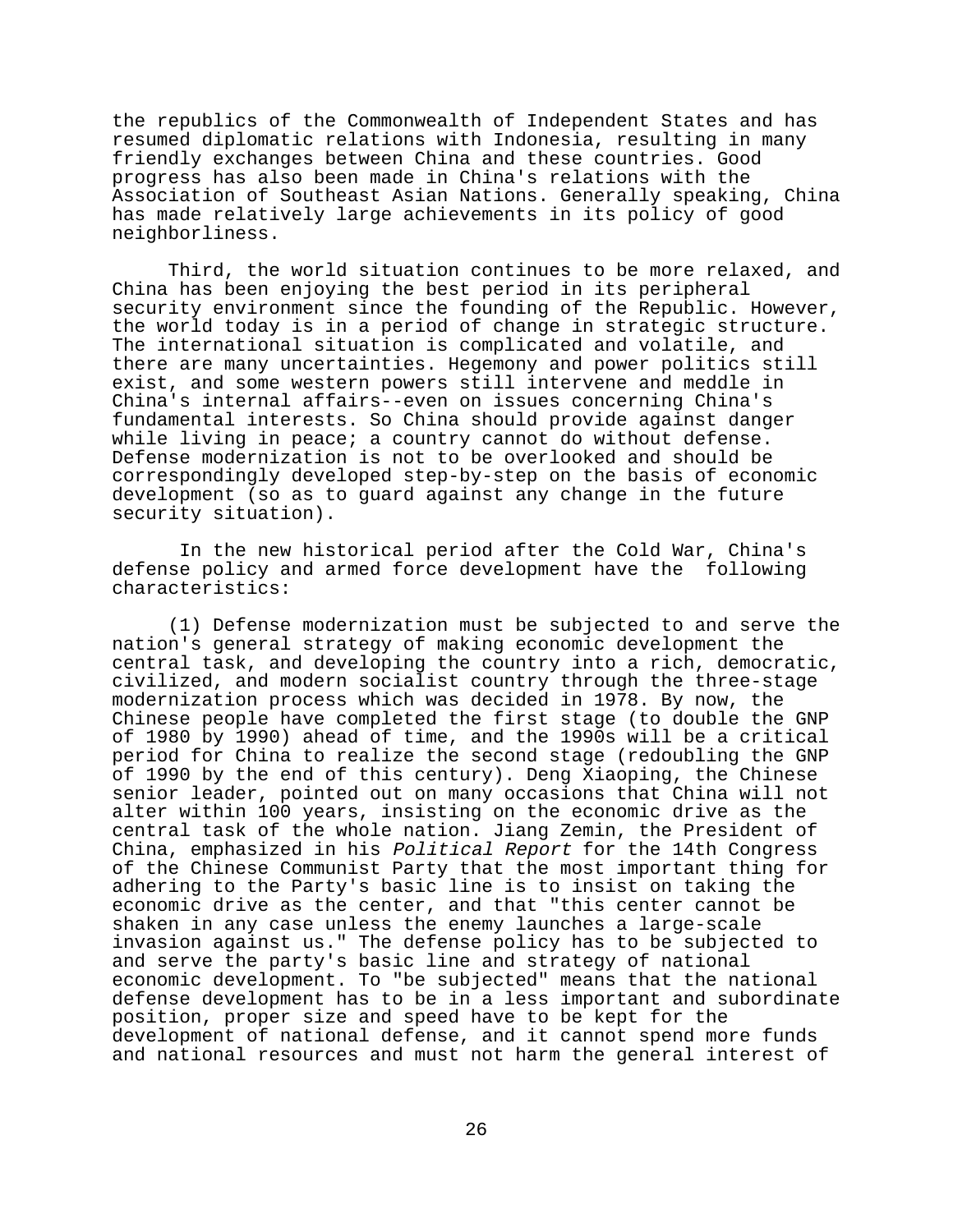national economic development. To "serve" means that it must provide the security support for the country's economic development. Additionally, departments of defense, science and technology, and the defense industry must actively make contributions to national economic development by pursuing principles of peace-war combination and civilian military compatibility.

(2) China's defense policy is purely self-defensive in nature and is not directed at any specific country. The peaceful settlement of international disputes and refraining from the use of force or the threat of using force constitute the basic principles of China's foreign policy with regard to conflict resolution. In recent years China has established normal and amicable relations with all its neighboring countries. China has already solved long-standing border disputes with some countries through peaceful negotiation and is in the process of settling further border problems with other countries. China and India took steps to reach agreement on some confidence-building measures and to reduce tension along their border in 1993. China and Russia initialed an accord on settling boundary disputes and agreed to stop targeting their nuclear weapons at one another in 1994. China and Vietnam created a commission to settle their territorial disputes, including territorial waters. With regard to the Spratly Islands issue, China has put forward the principle of "shelving the disputes and conducting joint development." China's positive attitudes are beneficial to avoiding new conflicts in the region and to solving the problem through peaceful means, winning appreciation from various quarters. This is not a tactical move, but China's long-term national strategic policy.

(3) The sole aim of China's defense policy is to maintain sovereignty and territorial integrity, while ensuring a stable security environment for domestic development. China's military strategy of "active defense" is based on guiding a territorial defensive operation. In effect, the fighting task of the PLA is to counter and eventually win a military conflict or a local war within the border area in case of foreign invasion. China will not invade other countries forever and will not provoke a war. But China will not absolutely allow other countries to violate its own territorial integrity and sovereignty. "We will not attack unless we are attacked; if we are attacked, we will certainly counterattack." Once the enemy launches an aggressive war, the Chinese people and army will be bound to rise in selfdefense, and will take effective and flexible operational forms for fighting against the invaders until the war is won, thus resuming and rebuilding peace.

(4) China does not prepare to establish any force-projection capability overseas, does not join in any military alliance, and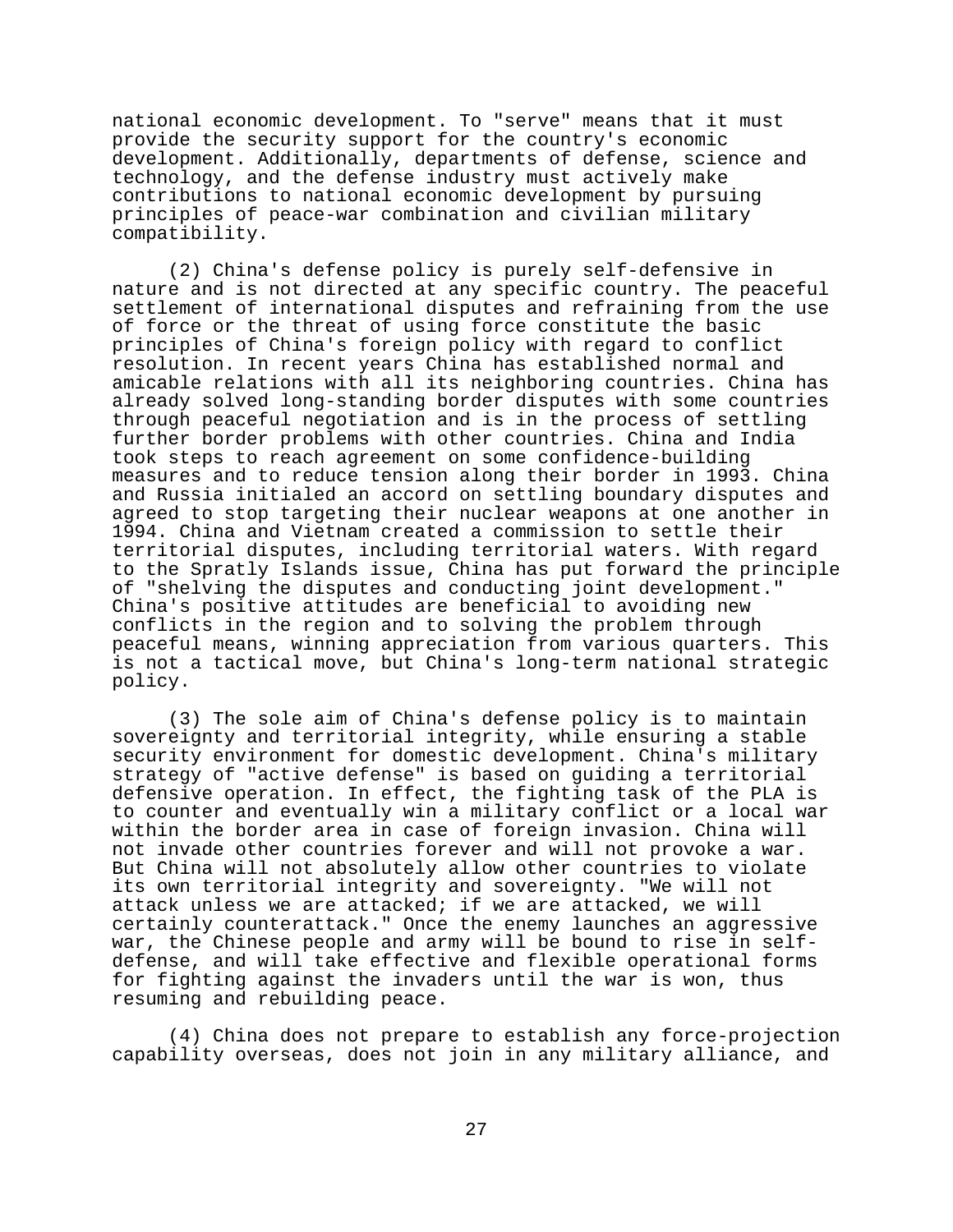does not seek spheres of influence; these are important distinguishing qualitites of China's armed forces development and defense policy. China has no military bases overseas or any active-duty soldiers stationed abroad. China is not interested in being involved in an arms race with other powers and will never engage in military expansion. China has never sought hegemony in the past, does not at present, and will not in the future.

(5) The overall modernization objective of the PLA is to develop the army into one that is leaner, better equipped and better trained, with the capability to win a local war under modern fighting conditions. In this respect, Jiang Zemin, Central Secretary of the CPC and Chairman of Central Military Commission, pointed out at the 14th Party's Congress that:

In the light of Deng Xiaoping's ideas on the armybuilding in the new period, we must develop the People's Liberation Army into a powerful, modern, and regularized revolutionary army, and enhance our strength of national defense, thus providing our reforms, opening to the outside world an economic drive with strong security support. The PLA must take the modernization drive as the center, attach high importance to its qualitative developing and strengthen its combat power comprehensively so as to meet the need of modern warfare and better shoulder the sacred task of safeguarding state sovereignty of our land, air, and sea territories and maritime right, and tasks of maintaining reunification and security of our motherland.

# And

the PLA must surely attach strategic importance to its education and training, so as to raise the quality of all officers and soldiers comprehensively and help the army strive for qualified political consciousness, perfect mastery of military skill, fine style of working and fighting, strict disciplines, and powerful logistic support. And it also should attach great importance to researches of defense science and technology and to development of defense industry, thus gradually improving its weapons and equipment.

So we can see from Jiang Zemin's speech that upgrading weapons, equipment, and military technology, and improving the quality of army personnel while developing military thought and doctrine are the main tasks of China's armed forces modernization.

(6) China's defense modernization will be a gradual and long-term process due to the limitation of China's defense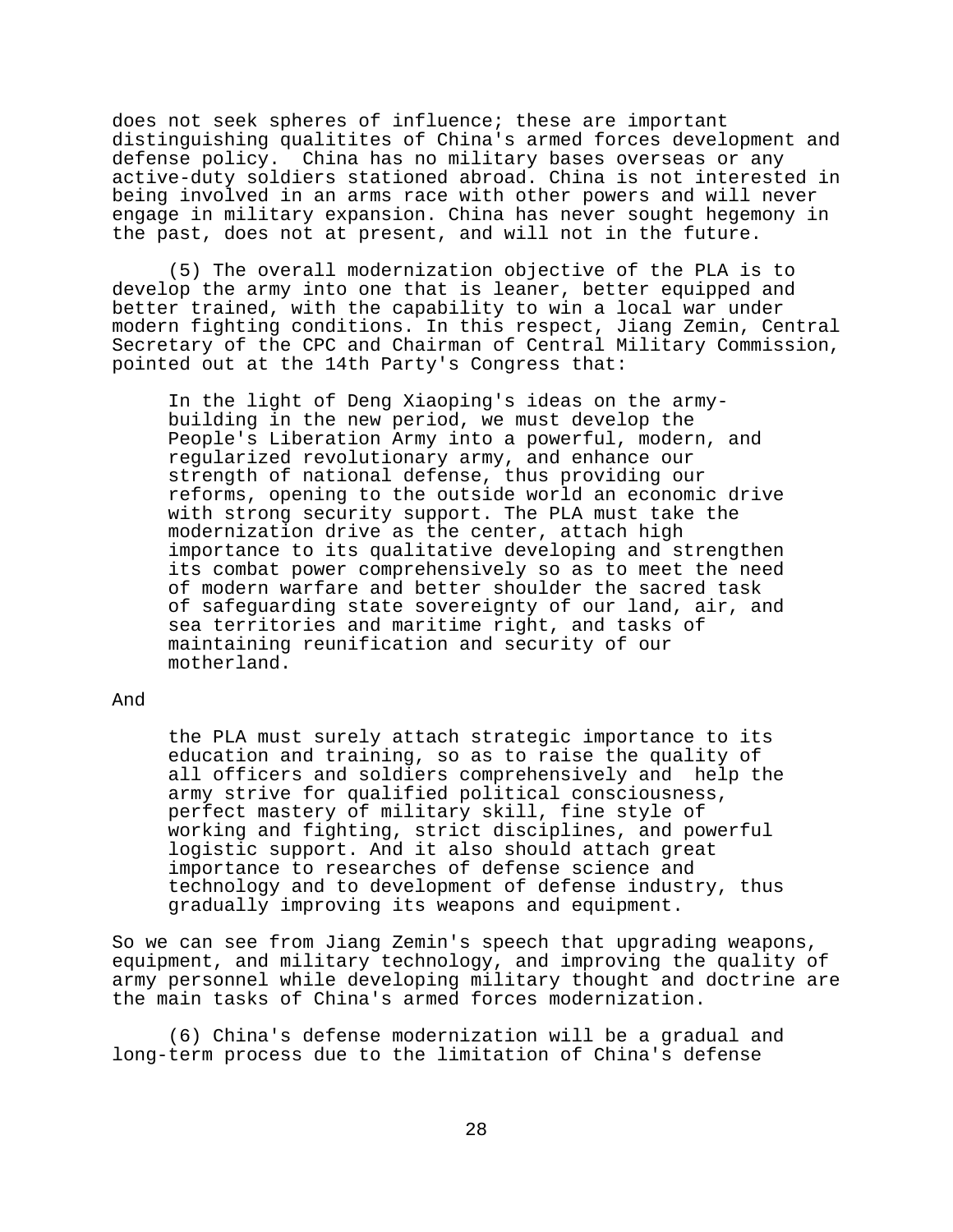expenditure. In recent years, there have been many discussions over the level of China's defense expenditure. Although in recent years China's military spending has increased to some extent, the increase was partly used to offset the debts accumulated in previous years because of unduly low military spending. It also compensated for the loss of spending power caused by high inflation. For example, China's defense expenditure was 63 billion yuan which was equivalent to US\$7.4 billion in 1995. While defense expenditures increased by 14 percent over the spending in 1994, the increase was actually zero due to a 15 percent inflation rate for this period. In terms of GNP, China's defense expenditure is declining in proportion to GNP, from 5.56 percent of GNP in 1979 to 1.2 percent in 1995. At the same time, China's defense expenditure is also declining in proportion to the overall government expenditure from 17.4 percent in 1979 to 8 percent in 1995. These figures fully illustrate that China's defense spending is at a very low level with respect to GNP and overall expenditures.

China's arms sales have also aroused suspicions. The fact is that (1) China's arms exports are very limited, and (2) the Chinese departments which manufacture weapons belong to the State Council, so the income of arms sales is at the government's disposal. In late 1979, China's Defense Industry, which includes nuclear, electronics, shipbuilding, aviation, aerospace, and weaponry manufacturing, began its first step toward demilitarizing. During the past decade, China's defense industry has switched from a formerly military-oriented monorail to its current dual track system of serving both civil and military production, and the products for civil use have increased 20 percent every year. At present, more than 70 percent of the output value of the defense enterprises are civil products. Twothirds of defense enterprises now produce purely civilian products. What some have said about income from arms sales and military-produced civil products being used for military spending is totally wrong.

(7) China's defense modernization is mainly based on its own efforts of self-reliance. China is a developing country with a large territory and population. The PLA's weapons and equipment are of low quality. China cannot build up its national defense by relying on purchasing new weapons abroad. It is true that China has purchased 26 SU-27 long-range fighters and 5 SA-10 Grumble anti-missile systems for the Air Force, and a few new submarines for the Navy. However, this is relatively modest when compared to the 150 F-16s and 60 Mirage 2000s bought by Taiwan, and the 160 F-15s purchased by Japan. The argument that "China has imported large quantities of foreign weaponry and equipment" is much exaggerated. To improve weapons and equipment, the PLA will depend mainly on constantly rising levels of research and development, along with manufacturing technology of industry.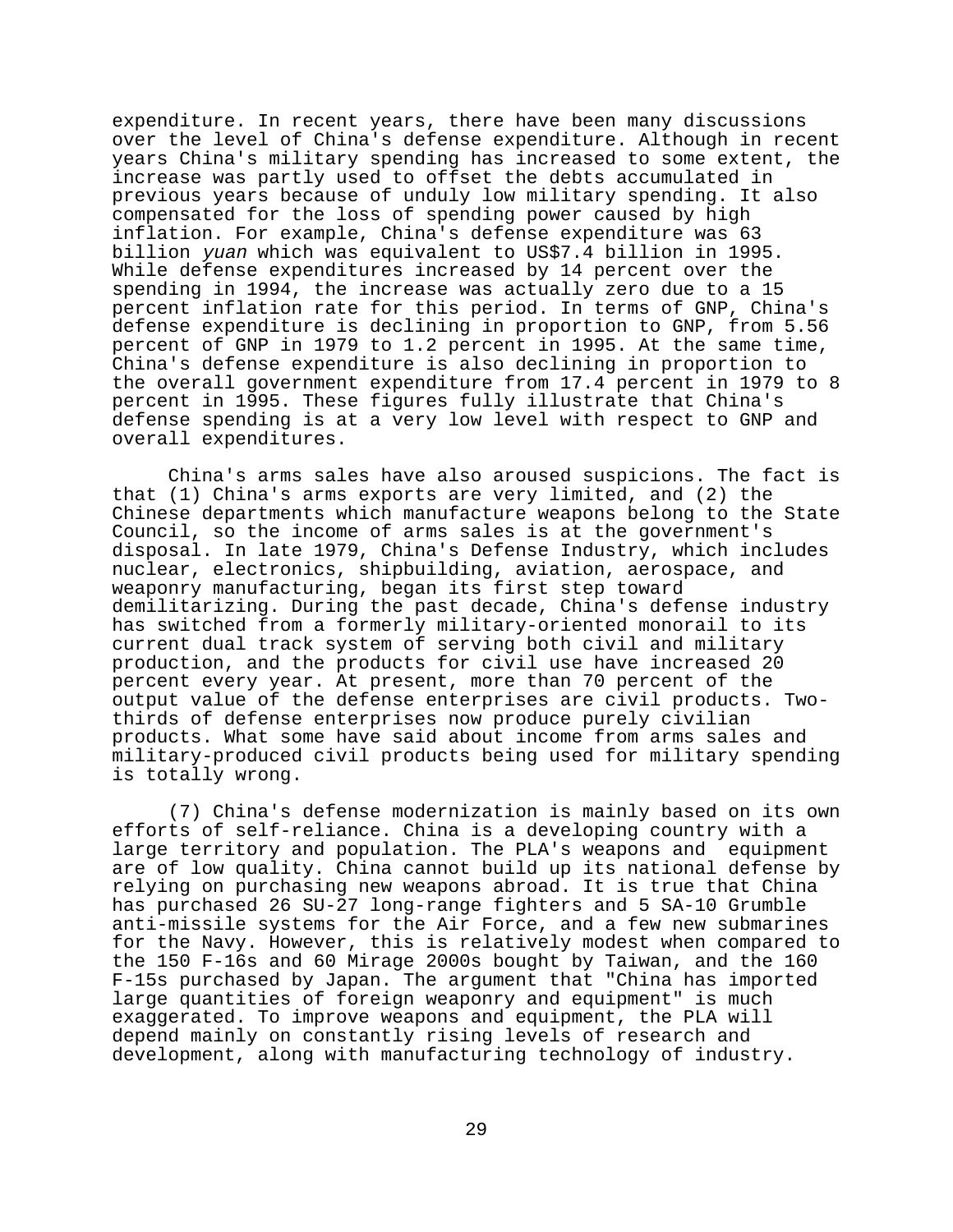Such improvement can only be carried out gradually with the growth of national economic power, while the introduction of advanced technology and new equipment is limited in scale and is only supplementary.

(8) China has actively participated in international arms control and disarmament negotiations. Since the 1980s, China has signed the Biological Weapons Convention (BWC), the Nuclear Non-Proliferation Treaty (NPT), and the Chemical Weapons Convention (CWC). China also has committed itself to implementing the Missile Technology Control Regime (MTCR) and participated in the U.N. Arms Transfer Register. China has taken a serious and conscientious attitude in the U.N. Security Council, has supported peacekeeping operations, which uphold and preserve justice, and shows respect for the Charter of the United Nations as well as international law. It has also dispatched officers to serve as U.N. military observers.

China will firmly and unswervingly implement the national general strategy of making economic development the overriding task, and will adhere to seeking a peaceful and stable external environment. China's defense policy will also adhere to this general strategic orientation. China has made and will continue to make a big contribution to the peace and stability in the Asia-Pacific region and to the world at large.